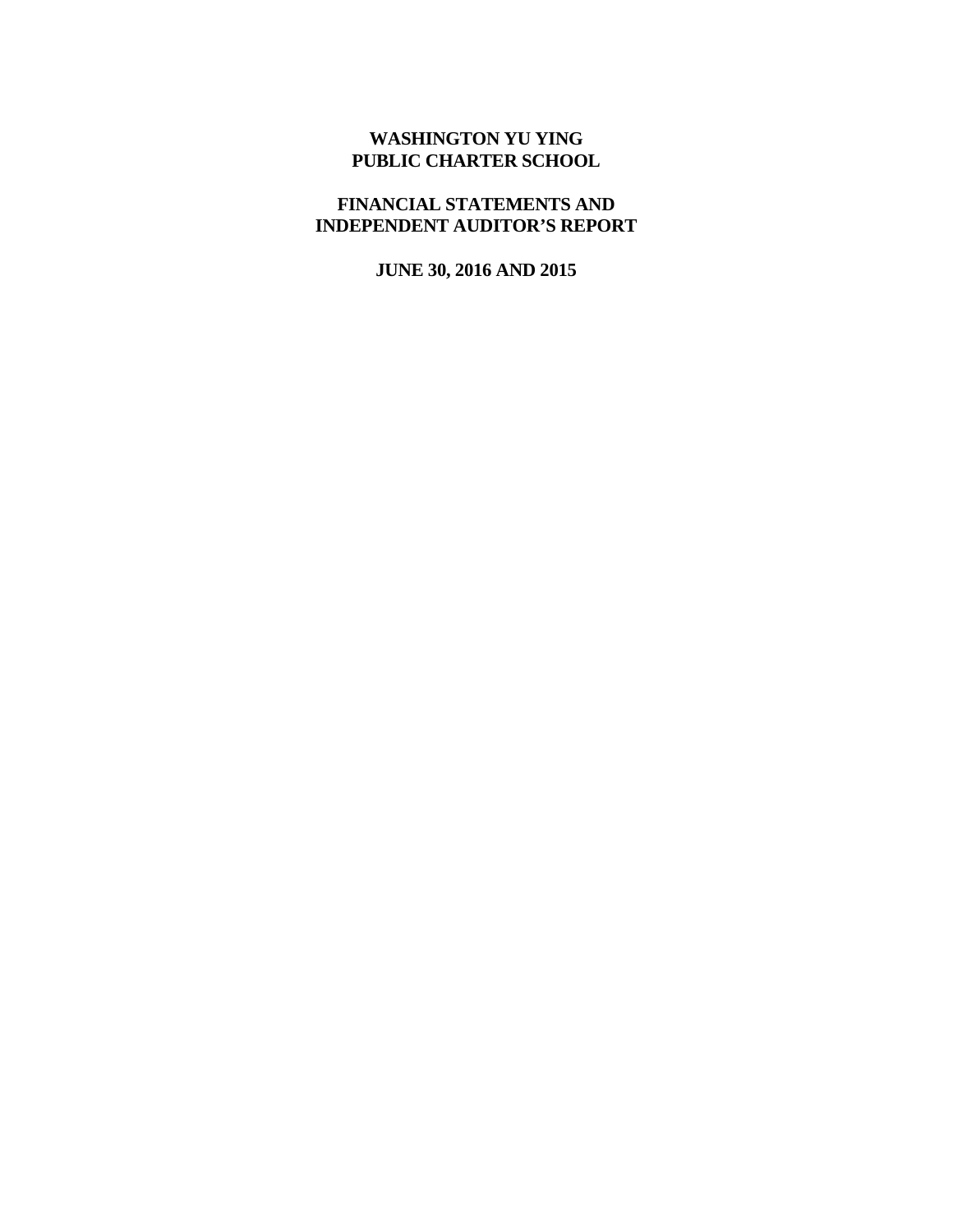# **TABLE OF CONTENTS**

|                                                                                                                                                                            | Page No  |
|----------------------------------------------------------------------------------------------------------------------------------------------------------------------------|----------|
| <b>INDEPENDENT AUDITOR'S REPORT</b>                                                                                                                                        | $1-2$    |
| <b>FINANCIAL STATEMENTS</b>                                                                                                                                                |          |
| <b>Statements of Financial Position</b>                                                                                                                                    | 3        |
| <b>Statements of Activities</b>                                                                                                                                            | 4        |
| Statement of Functional Expenses, Year Ended June 30, 2016                                                                                                                 | 5        |
| Statement of Functional Expenses, Year Ended June 30, 2015                                                                                                                 | 6        |
| <b>Statements of Cash Flows</b>                                                                                                                                            | 7        |
| Notes to the Financial Statements                                                                                                                                          | $8 - 17$ |
| Independent Auditor's Report on Internal Control Over<br>Financial Reporting and on Compliance and Other Matters<br>Based on an Audit of Financial Statements Performed in |          |
| Accordance with Government Auditing Standards                                                                                                                              | 18-19    |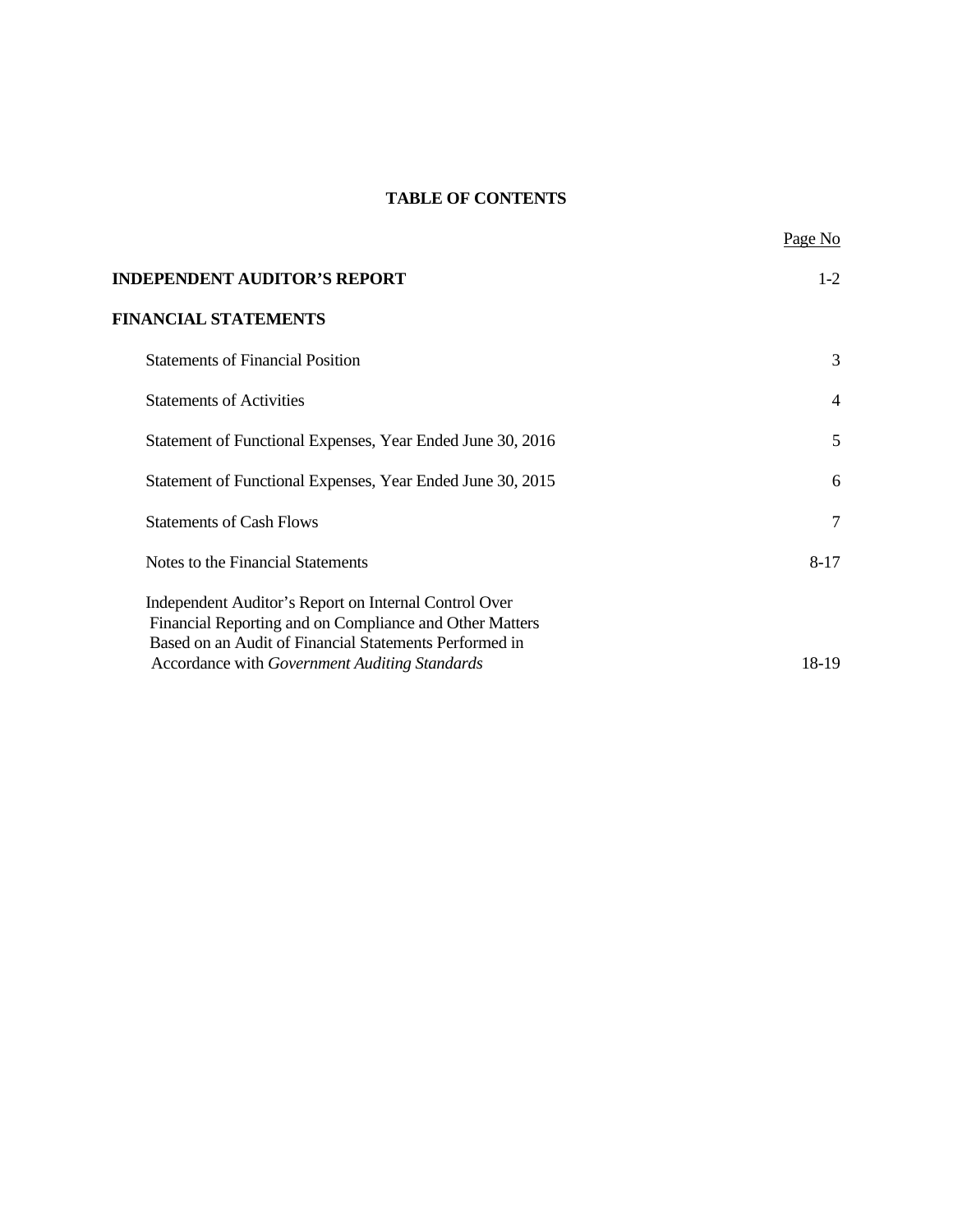

1730 Rhode Island Avenue, NW Suite 800 Washington, DC 20036 (202) 296-3306 Fax: (202) 296-0059

Independent Auditor's Report

The Board of Directors Washington Yu Ying Public Charter School Washington, DC

# **Report on the Financial Statements**

We have audited the accompanying financial statements of Washington Yu Ying Public Charter School (a nonprofit organization), which comprise the statements of financial position as of June 30, 2016 and 2015, and the related statements of activities, functional expenses, and cash flows for the years then ended, and the related notes to the financial statements.

# **Management's Responsibility for the Financial Statements**

Management is responsible for the preparation and fair presentation of these financial statements in accordance with accounting principles generally accepted in the United States of America; this includes the design, implementation, and maintenance of internal control relevant to the preparation and fair presentation of financial statements that are free from material misstatement, whether due to fraud or error.

# **Auditor's Responsibility**

Our responsibility is to express an opinion on these financial statements based on our audits. We conducted our audits in accordance with auditing standards generally accepted in the United States of America and the standards applicable to financial audits contained in *Government Auditing Standards,* issued by the Comptroller General of the United States. Those standards require that we plan and perform the audit to obtain reasonable assurance about whether the financial statements are free from material misstatement.

An audit involves performing procedures to obtain audit evidence about the amounts and disclosures in the financial statements. The procedures selected depend on the auditor's judgment, including the assessment of the risks of material misstatement of the financial statements, whether due to fraud or error. In making those risk assessments, the auditor considers internal control relevant to the entity's preparation and fair presentation of the financial statements in order to design audit procedures that are appropriate in the circumstances, but not for the purpose of expressing an opinion on the effectiveness of the entity's internal control. Accordingly, we express no such opinion. An audit also includes evaluating the appropriateness of accounting policies used and the reasonableness of significant accounting estimates made by management, as well as evaluating the overall presentation of the financial statements.

We believe that the audit evidence we have obtained is sufficient and appropriate to provide a basis for our audit opinion.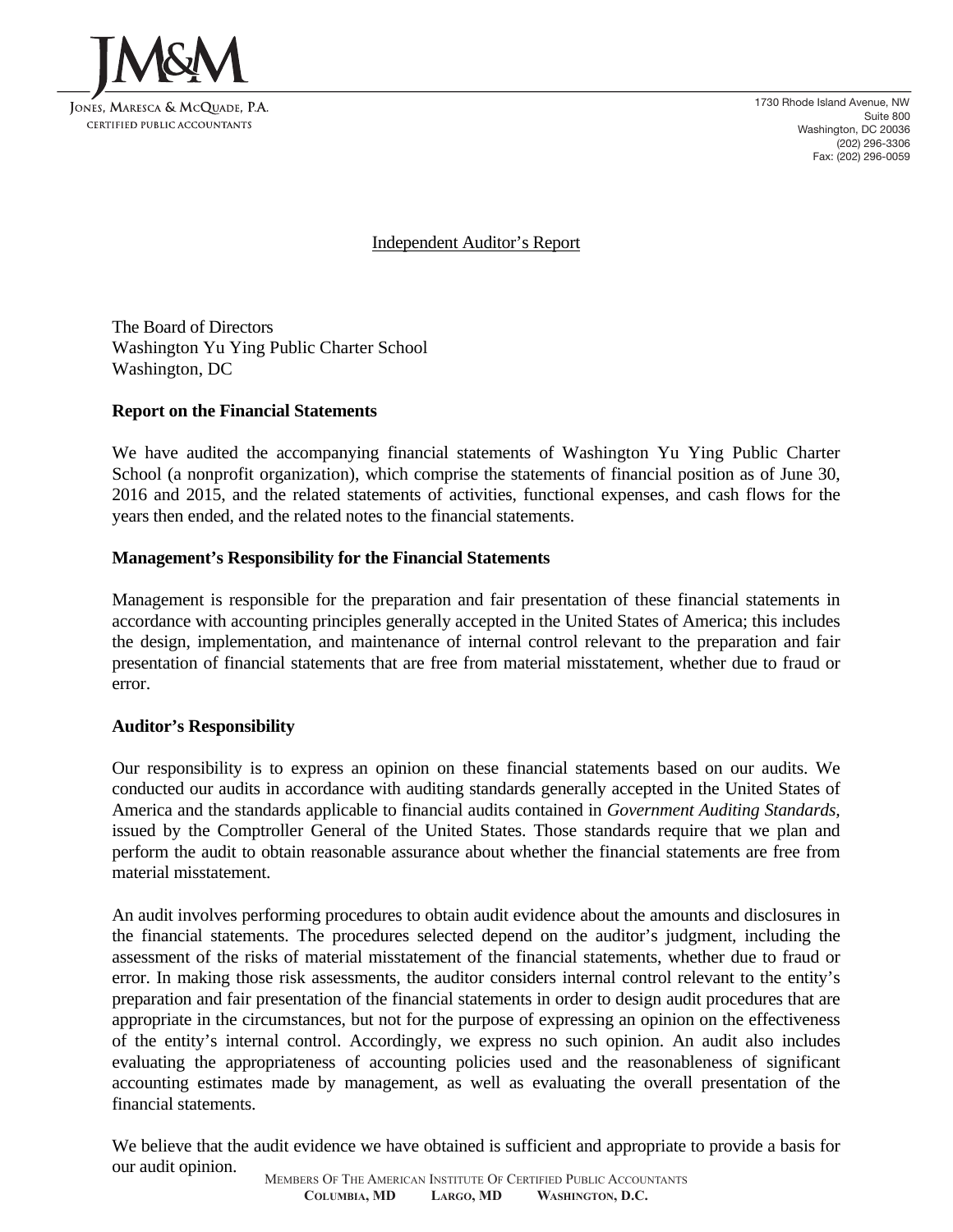Independent Auditor's Report Page 2

# **Opinion**

In our opinion, the financial statements referred to above present fairly, in all material respects, the financial position of Washington Yu Ying Public Charter School as of June 30, 2016 and 2015, and the changes in its net assets and its cash flows for the years then ended in accordance with accounting principles generally accepted in the United States of America.

# **Other Reporting Required by** *Government Auditing Standards*

In accordance with *Government Auditing Standards*, we have also issued our report dated October 11, 2016 on our consideration of Washington Yu Ying Public Charter School's internal control over financial reporting and on our tests of its compliance with certain provisions of laws, regulations, contracts, and grant agreements and other matters. The purpose of that report is to describe the scope of our testing of internal control over financial reporting and compliance and the results of that testing, and not to provide an opinion on internal control over financial reporting or on compliance. That report is an integral part of an audit performed in accordance with *Government Auditing Standards* in considering Washington Yu Ying Public Charter School's internal control over financial reporting and compliance.

Jam Marmea & Ma Quade PA

Washington, DC October 11, 2016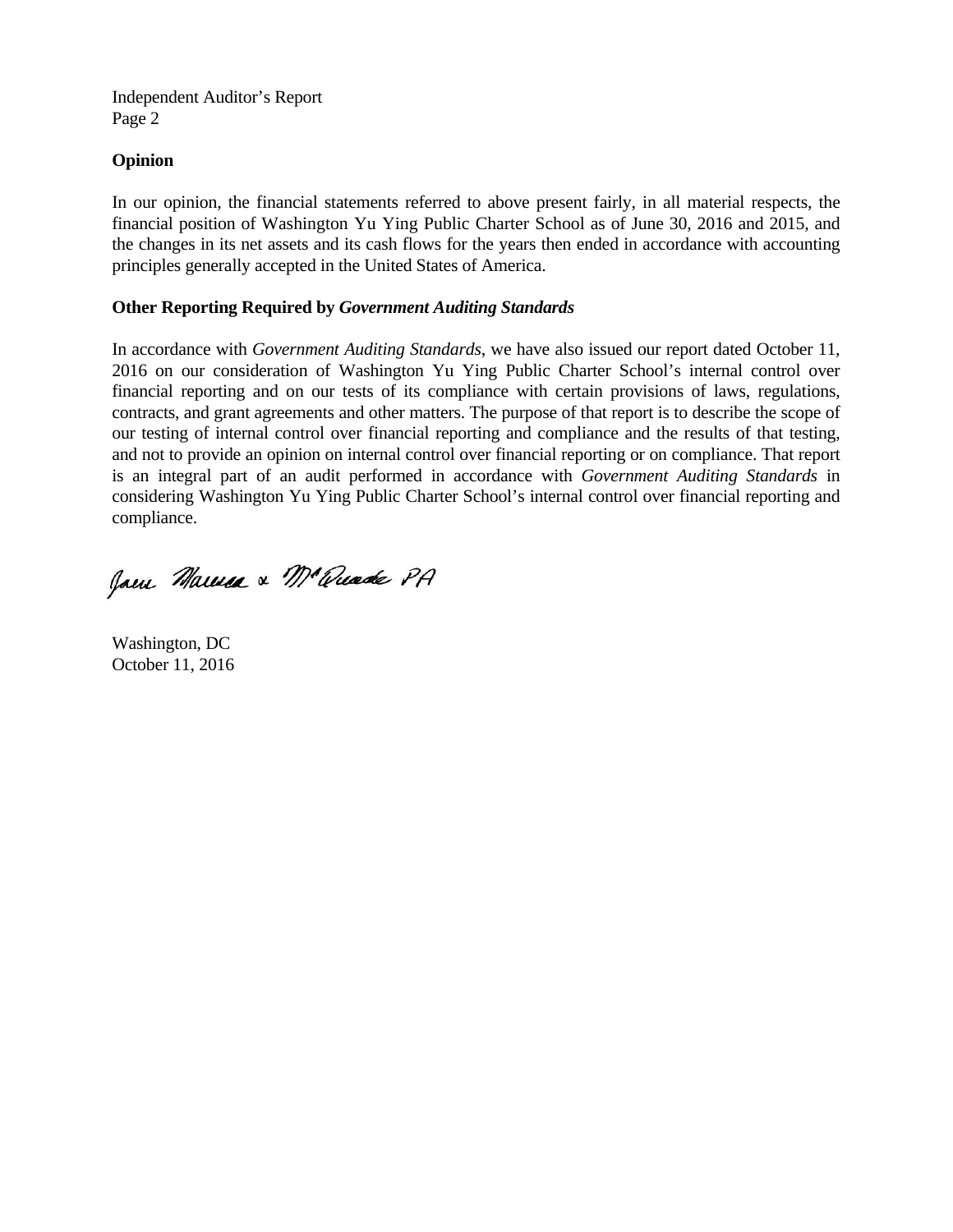# **WASHINGTON YU YING PUBLIC CHARTER SCHOOL STATEMENTS OF FINANCIAL POSITION JUNE 30, 2016 AND 2015**

|                                                  |               | 2016       |    | 2015       |
|--------------------------------------------------|---------------|------------|----|------------|
| <b>ASSETS</b>                                    |               |            |    |            |
| <b>CURRENT ASSETS</b>                            |               |            |    |            |
| Cash and cash equivalents                        | $\mathcal{S}$ | 6,640,311  | \$ | 5,485,063  |
| Grants receivable                                |               | 146,382    |    | 183,719    |
| Accounts receivable                              |               | 7,154      |    | 9,516      |
| Prepaid expenses                                 |               | 121,060    |    | 101,022    |
| Security deposits                                |               | 13,395     |    | 3,395      |
| <b>Total Current Assets</b>                      |               | 6,928,302  |    | 5,782,715  |
| <b>NONCURRENT ASSETS</b>                         |               |            |    |            |
| Property and equipment, net                      |               | 15,923,824 |    | 16,303,654 |
| Unamortized loan costs, net                      |               | 242,000    |    | 253,388    |
| <b>Total Noncurrent Assets</b>                   |               | 16,165,824 |    | 16,557,042 |
| <b>TOTAL ASSETS</b>                              | S             | 23,094,126 | \$ | 22,339,757 |
| <b>LIABILITIES AND NET ASSETS</b>                |               |            |    |            |
| <b>CURRENT LIABILITIES</b>                       |               |            |    |            |
| Accounts payable and accrued expenses            | \$            | 152,087    | \$ | 284,493    |
| Accrued salaries and related expenses            |               | 320,316    |    | 289,835    |
| Deferred revenue                                 |               | 1,490      |    | 5,665      |
| Capital lease obligation, current                |               | 11,183     |    | 8,816      |
| Current maturity of long-term debt               |               | 409,000    |    | 394,664    |
| <b>Total Current Liabilities</b>                 |               | 894,076    |    | 983,473    |
| <b>NONCURRENT LIABILITIES</b>                    |               |            |    |            |
| Interest rate swap                               |               | 439,543    |    | 198,350    |
| Capital lease obligation, net of current portion |               | 32,958     |    | 35,463     |
| Long-term debt, net of current portion           |               | 12,454,008 |    | 12,863,008 |
| <b>Total Noncurrent Liabilities</b>              |               | 12,926,509 |    | 13,096,821 |
| <b>TOTAL LIABILITIES</b>                         |               | 13,820,585 |    | 14,080,294 |
| <b>NET ASSETS</b>                                |               |            |    |            |
| Unrestricted                                     |               | 9,230,750  |    | 8,207,464  |
| Temporarily restricted                           |               | 42,791     |    | 51,999     |
| <b>Total Net Assets</b>                          |               | 9,273,541  |    | 8,259,463  |
| <b>TOTAL LIABILITIES AND NET ASSETS</b>          | \$            | 23,094,126 | \$ | 22,339,757 |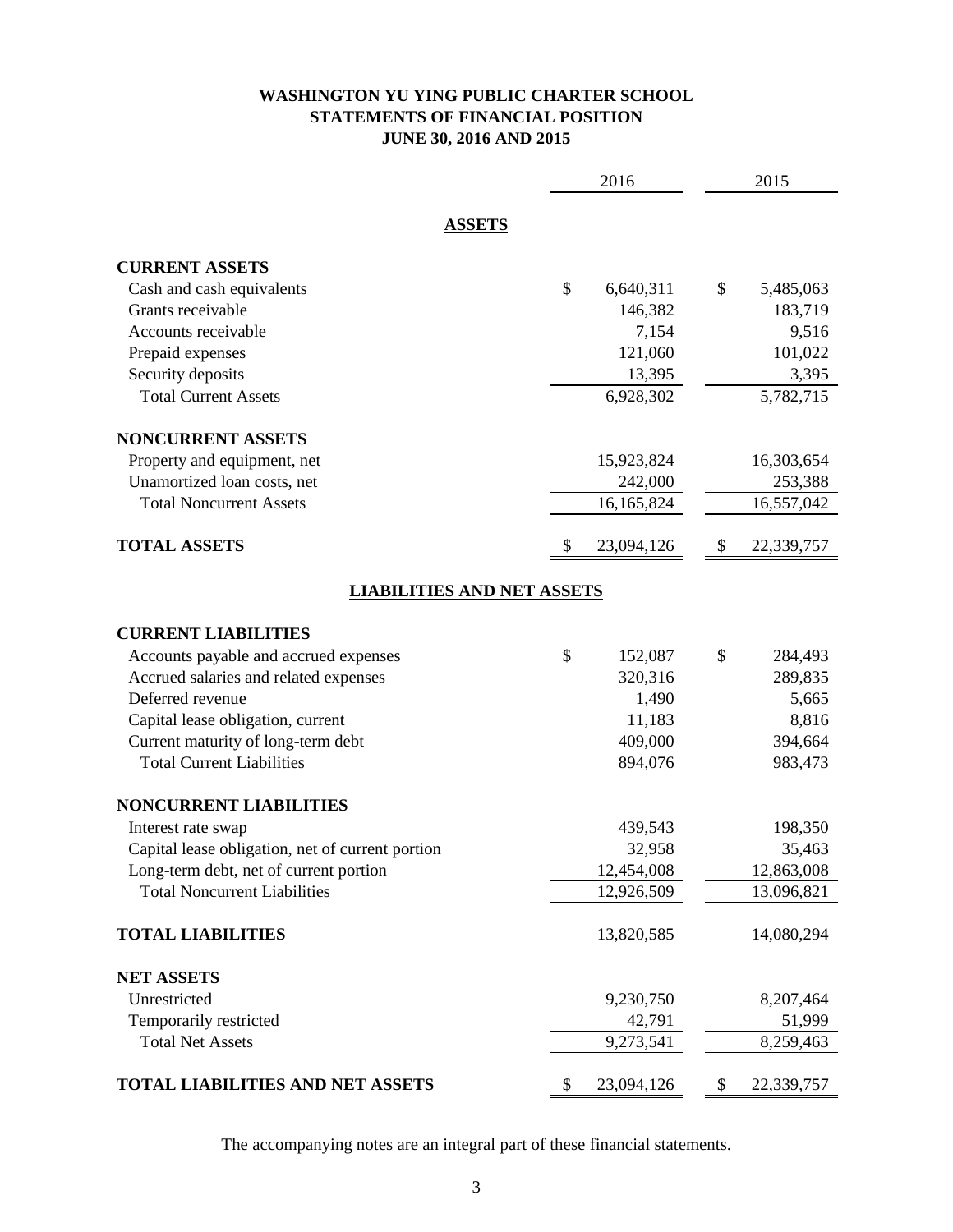## **WASHINGTON YU YING PUBLIC CHARTER SCHOOL STATEMENTS OF ACTIVITIES YEARS ENDED JUNE 30, 2016 AND 2015**

|                                            | 2016            |    |             |    | 2015       |             |              |              |                |    |            |  |
|--------------------------------------------|-----------------|----|-------------|----|------------|-------------|--------------|--------------|----------------|----|------------|--|
|                                            |                 |    | Temporarily |    |            | Temporarily |              |              |                |    |            |  |
|                                            | Unrestricted    |    | Restricted  |    | Total      |             | Unrestricted |              | Restricted     |    | Total      |  |
| <b>REVENUE AND SUPPORT</b>                 |                 |    |             |    |            |             |              |              |                |    |            |  |
| Per pupil appropriations                   | \$<br>6,522,031 | \$ |             |    | 6,522,031  | \$          | 6,644,718    | $\mathbb{S}$ |                | \$ | 6,644,718  |  |
| Per pupil facility allowance               | 1,721,324       |    |             |    | 1,721,324  |             | 1,622,016    |              |                |    | 1,622,016  |  |
| Federal entitlements and grants            | 741,916         |    |             |    | 741,916    |             | 602,084      |              |                |    | 602,084    |  |
| Other grants and contributions             | 251,606         |    | 12,755      |    | 264,361    |             | 150,673      |              | 15,255         |    | 165,928    |  |
| Donated services and materials             | 39,052          |    |             |    | 39,052     |             | 86,426       |              |                |    | 86,426     |  |
| Program service fees                       | 906,995         |    |             |    | 906,995    |             | 832,338      |              |                |    | 832,338    |  |
| Interest                                   | 2,644           |    |             |    | 2,644      |             | 3,375        |              |                |    | 3,375      |  |
| Change in fair value of interest rate swap | (241, 193)      |    |             |    | (241, 193) |             | (198, 350)   |              |                |    | (198, 350) |  |
| Other revenues                             | 4,726           |    |             |    | 4,726      |             | 6,201        |              |                |    | 6,201      |  |
| Net assets released from restrictions      | 21,963          |    | (21, 963)   |    |            |             | 114,655      |              | (114, 655)     |    |            |  |
| <b>Total Revenue and Support</b>           | 9,971,064       |    | (9,208)     |    | 9,961,856  |             | 9,864,136    |              | (99, 400)      |    | 9,764,736  |  |
| <b>EXPENSES</b>                            |                 |    |             |    |            |             |              |              |                |    |            |  |
| Program/Educational services               | 7,378,120       |    |             |    | 7,378,120  |             | 7,252,473    |              |                |    | 7,252,473  |  |
| Management and general                     | 1,462,351       |    |             |    | 1,462,351  |             | 1,621,797    |              | $\overline{a}$ |    | 1,621,797  |  |
| Fundraising                                | 107,307         |    |             |    | 107,307    |             | 171,564      |              |                |    | 171,564    |  |
| <b>Total Expenses</b>                      | 8,947,778       |    | $\sim$      |    | 8,947,778  |             | 9,045,834    |              |                |    | 9,045,834  |  |
| <b>CHANGE IN NET ASSETS</b>                | 1,023,286       |    | (9,208)     |    | 1,014,078  |             | 818,302      |              | (99,400)       |    | 718,902    |  |
| NET ASSETS, beginning of year              | 8,207,464       |    | 51,999      |    | 8,259,463  |             | 7,389,162    |              | 151,399        |    | 7,540,561  |  |
| NET ASSETS, end of year                    | \$<br>9,230,750 | \$ | 42,791      | \$ | 9,273,541  | \$          | 8,207,464    | \$           | 51,999         | \$ | 8,259,463  |  |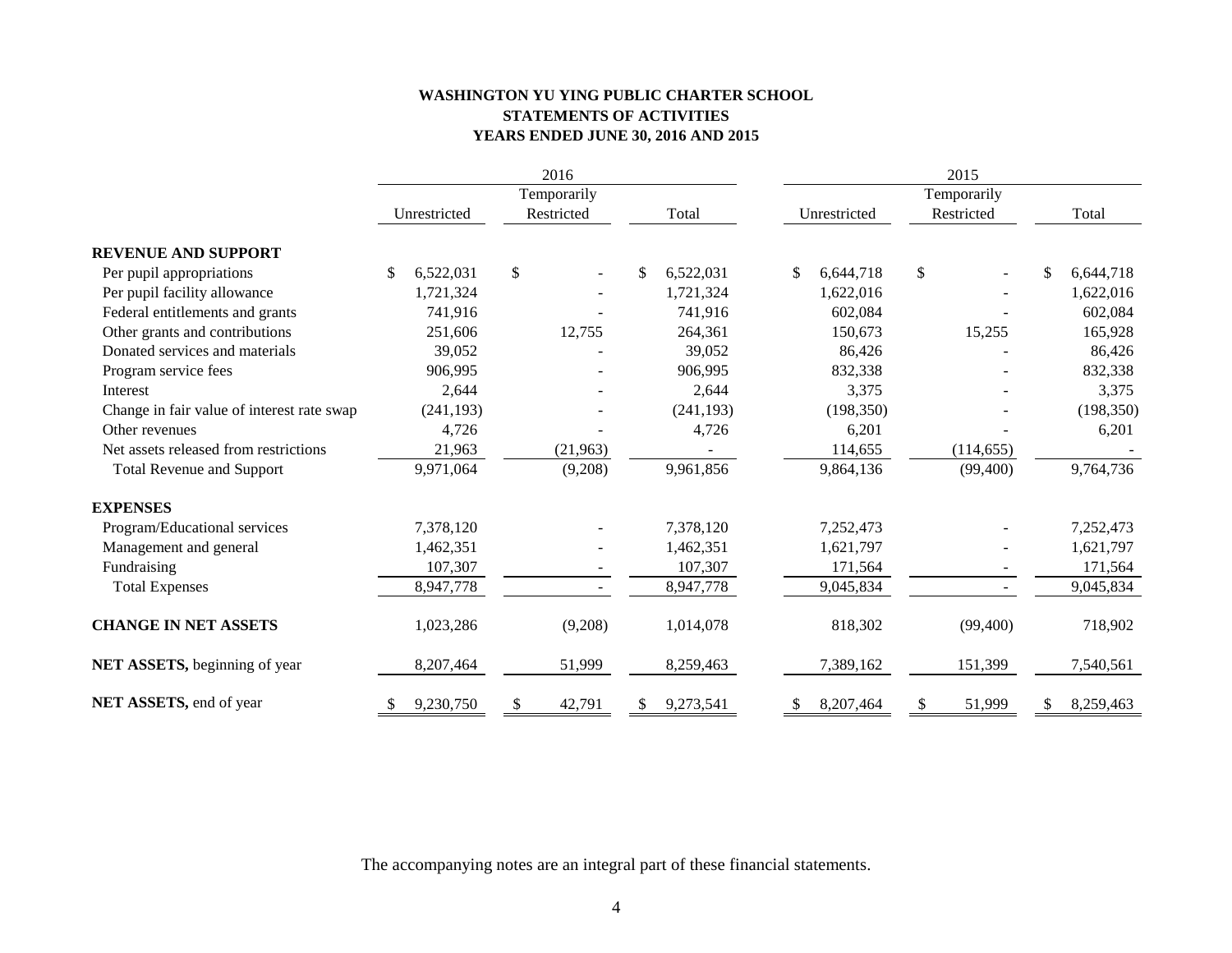## **WASHINGTON YU YING PUBLIC CHARTER SCHOOL STATEMENT OF FUNCTIONAL EXPENSES YEAR ENDED JUNE 30, 2016**

|                                            |                    | <b>Supporting Services</b> |                    |                 |
|--------------------------------------------|--------------------|----------------------------|--------------------|-----------------|
|                                            | Program/           | <b>Management</b>          |                    |                 |
|                                            | <b>Educational</b> | and General                | <b>Fundraising</b> | <b>Total</b>    |
| <b>Personnel Costs</b>                     |                    |                            |                    |                 |
| <b>Salaries</b>                            | \$<br>4,172,260    | \$<br>706,737              | \$<br>49,562       | \$<br>4,928,559 |
| Employee benefits                          | 433,719            | 73,468                     | 5,152              | 512,339         |
| Payroll taxes                              | 284,274            | 48,152                     | 3,377              | 335,803         |
| Professional development                   | 94,082             | 15,937                     | 1,118              | 111,137         |
| Other staff-related expense                | 65,473             | 11,090                     | 778                | 77,341          |
| <b>Total Personnel Costs</b>               | 5,049,808          | 855,384                    | 59,987             | 5,965,179       |
| <b>Direct Student Costs</b>                |                    |                            |                    |                 |
| Supplies, materials, snacks                | 176,450            |                            |                    | 176,450         |
| Fieldwork and other transportation         | 40,313             |                            |                    | 40,313          |
| Contracted instruction fees                | 204,187            |                            |                    | 204,187         |
| <b>Textbooks</b>                           | 12,896             |                            |                    | 12,896          |
| Student assessments                        | 16,414             |                            |                    | 16,414          |
| Student food service program               | 187,133            |                            |                    | 187,133         |
| Other student costs                        | 20,820             |                            |                    | 20,820          |
| <b>Total Direct Student Costs</b>          | 658,213            |                            |                    | 658,213         |
| <b>Occupancy Expense</b>                   |                    |                            |                    |                 |
| Maintenance and repairs                    | 54,038             | 9,154                      | 642                | 63,834          |
| Utilities and garbage removal              | 95,971             | 16,256                     | 1,140              | 113,367         |
| Contracted building services               | 154,628            | 26,192                     | 1,837              | 182,657         |
| Janitorial supplies                        | 19,529             | 3,309                      | 232                | 23,070          |
| Depreciation and amortization - facilities | 334,098            | 56,592                     | 3,969              | 394,659         |
| Interest                                   | 322,955            | 54,705                     | 3,836              | 381,496         |
| <b>Total Occupancy Expense</b>             | 981,219            | 166,208                    | 11,656             | 1,159,083       |
| <b>Office Expense</b>                      |                    |                            |                    |                 |
| Office supplies                            | 32,538             | 5,511                      | 387                | 38,436          |
| Office expense and equipment rental        | 3,256              | 552                        | 39                 | 3,847           |
| Telephone                                  | 19,094             | 3,234                      | 227                | 22,555          |
| Postage                                    | 920                | 156                        | 11                 | 1,087           |
| Printing and copying                       | 6,347              | 1,075                      | 75                 | 7,497           |
| Computer support                           | 22,909             | 3,880                      | 272                | 27,061          |
| <b>Total Office Expense</b>                | 85,064             | 14,408                     | 1,011              | 100,483         |
| <b>General Expense</b>                     |                    |                            |                    |                 |
| Insurance                                  | 51,794             | 8,774                      | 615                | 61,183          |
| Authorizer fees                            |                    | 99,581                     |                    | 99,581          |
| Accounting, auditing and payroll           |                    | 137,370                    |                    | 137,370         |
| Legal fees                                 | 6,564              | 9,406                      |                    | 15,970          |
| Other professional and fundraising fees    |                    | 96,763                     | 31,987             | 128,750         |
| Dues, fees, and fines                      | 27,411             | 16,709                     |                    | 44,120          |
| Other general expense                      | 414,727            | 16,339                     |                    | 431,066         |
| Donated services                           | 6,450              | 25,000                     | 900                | 32,350          |
| Depreciation - operating assets            | 96,870             | 16,409                     | 1,151              | 114,430         |
| <b>Total General Expense</b>               | 603,816            | 426,351                    | 34,653             | 1,064,820       |
|                                            |                    |                            |                    |                 |
| <b>Total Expenses</b>                      | \$<br>7,378,120    | \$<br>1,462,351            | \$<br>107,307      | \$<br>8,947,778 |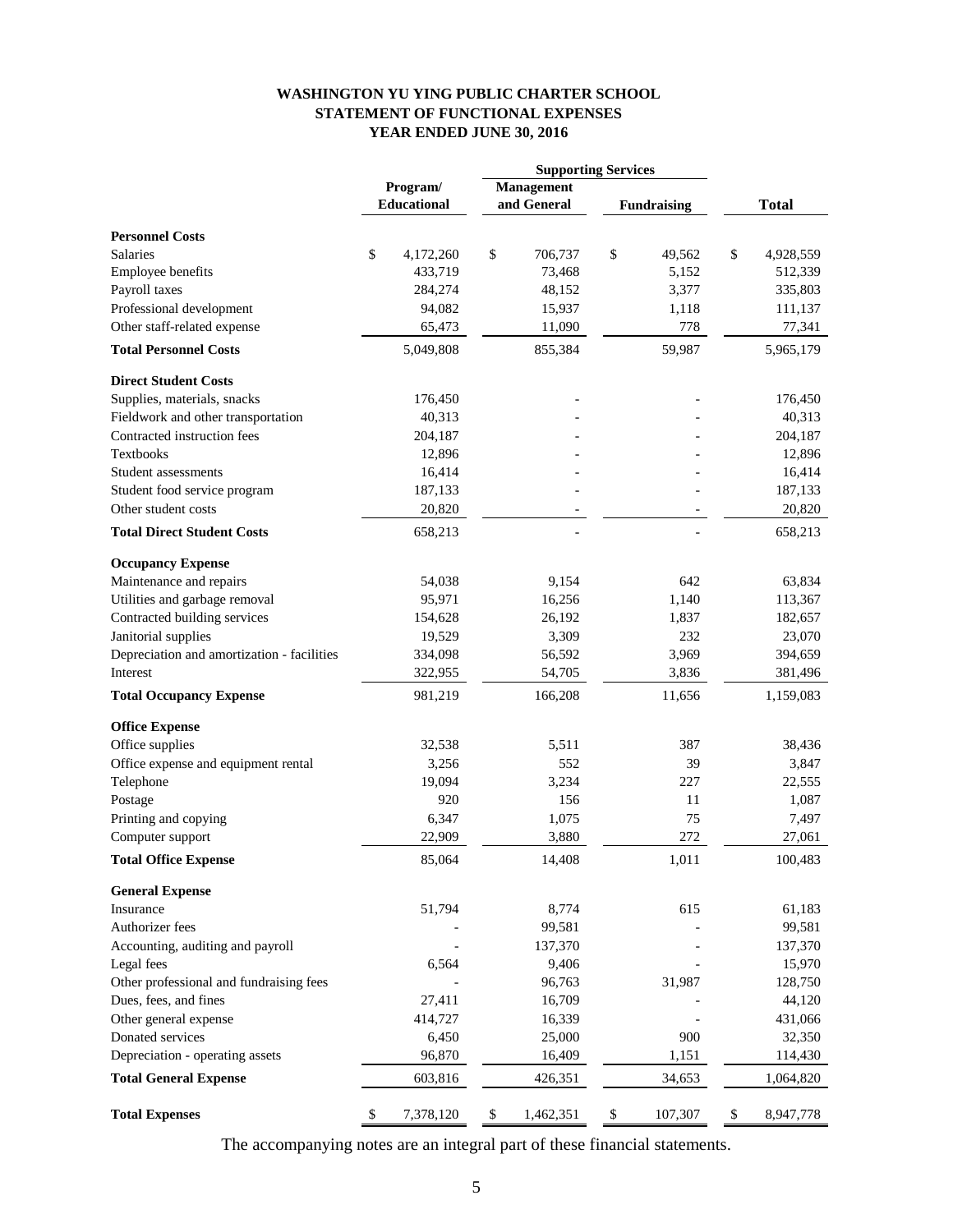#### **WASHINGTON YU YING PUBLIC CHARTER SCHOOL STATEMENT OF FUNCTIONAL EXPENSES YEAR ENDED JUNE 30, 2015**

|                                            |                    |                   | <b>Supporting Services</b> |                 |
|--------------------------------------------|--------------------|-------------------|----------------------------|-----------------|
|                                            | Program/           | <b>Management</b> |                            |                 |
|                                            | <b>Educational</b> | and General       | <b>Fundraising</b>         | <b>Total</b>    |
| <b>Personnel Costs</b>                     |                    |                   |                            |                 |
| Salaries                                   | \$<br>4,015,330    | \$<br>745,915     | \$<br>108,977              | \$<br>4,870,222 |
| Employee benefits                          | 407,100            | 75,351            | 11,049                     | 493,500         |
| Payroll taxes                              | 280,742            | 52,136            | 7,619                      | 340,497         |
| Professional development                   | 116,190            | 21,577            | 3,153                      | 140,920         |
| Other staff-related expense                | 72,760             | 13,512            | 1,975                      | 88,247          |
| <b>Total Personnel Costs</b>               | 4,892,122          | 908,491           | 132,773                    | 5,933,386       |
| <b>Direct Student Costs</b>                |                    |                   |                            |                 |
| Supplies, materials, snacks                | 164,920            |                   |                            | 164,920         |
| Fieldwork and other transportation         | 50,059             |                   |                            | 50,059          |
| Contracted instruction fees                | 159,182            |                   |                            | 159,182         |
| Textbooks                                  | 33,818             |                   |                            | 33,818          |
| Student assessments                        | 17,559             |                   |                            | 17,559          |
| Student food service program               | 174,823            |                   |                            | 174,823         |
| Other student costs                        | 15,819             |                   |                            | 15,819          |
| <b>Total Direct Student Costs</b>          | 616,180            |                   |                            | 616,180         |
| <b>Occupancy Expense</b>                   |                    |                   |                            |                 |
| Rent                                       | 14,942             | 2,774             | 406                        | 18,122          |
| Maintenance and repairs                    | 53,732             | 9,979             | 1,458                      | 65,169          |
| Utilities and garbage removal              | 89,529             | 16,626            | 2,430                      | 108,585         |
| Contracted building services               | 131,309            | 24,384            | 3,564                      | 159,257         |
| Facilities consulting services             | 4,143              | 770               | 112                        | 5,025           |
| Janitorial supplies                        | 15,027             | 2,791             | 408                        | 18,226          |
| Depreciation and amortization - facilities | 568,388            | 105,552           | 15,426                     | 689,366         |
| Interest                                   | 206,753            | 38,395            | 5,611                      | 250,759         |
| <b>Total Occupancy Expense</b>             | 1,083,823          | 201,271           | 29,415                     | 1,314,509       |
| <b>Office Expense</b>                      |                    |                   |                            |                 |
| Office supplies                            | 37,394             | 6,945             | 1,015                      | 45,354          |
| Office expense and equipment rental        | 10,541             | 1,958             | 286                        | 12,785          |
| Telephone                                  | 17,312             | 3,215             | 470                        | 20,997          |
| Postage                                    | 3,429              | 637               | 93                         | 4,159           |
| Printing and copying                       | 7,049              | 1,309             | 191                        | 8,549           |
| Computer support                           | 22,115             | 4,106             | 600                        | 26,821          |
| <b>Total Office Expense</b>                | 97,840             | 18,170            | 2,655                      | 118,665         |
| <b>General Expense</b>                     |                    |                   |                            |                 |
| Insurance                                  | 39,561             | 7,346             | 1,074                      | 47,981          |
| Authorizer fees                            |                    | 95,646            |                            | 95,646          |
| Accounting, auditing and payroll           |                    | 147,234           |                            | 147,234         |
| Legal fees                                 | 6,000              | 38,457            |                            | 44,457          |
| Other professional and fundraising fees    | 31,340             | 41,086            | 913                        | 73,339          |
| Dues, fees, and fines                      | 189,024            | 44,831            | 4,294                      | 238,149         |
| Other general expense                      | 197,986            | 15,136            |                            | 213,122         |
| Donated services                           | 16,202             | 66,485            | 440                        | 83,127          |
| Donated materials                          | 50                 | 3250              |                            | 3,300           |
| Depreciation - operating assets            | 82,345             | 34,394            |                            | 116,739         |
| <b>Total General Expense</b>               | 562,508            | 493,865           | 6,721                      | 1,063,094       |
| <b>Total Expenses</b>                      | \$<br>7,252,473    | \$<br>1,621,797   | \$<br>171,564              | \$<br>9,045,834 |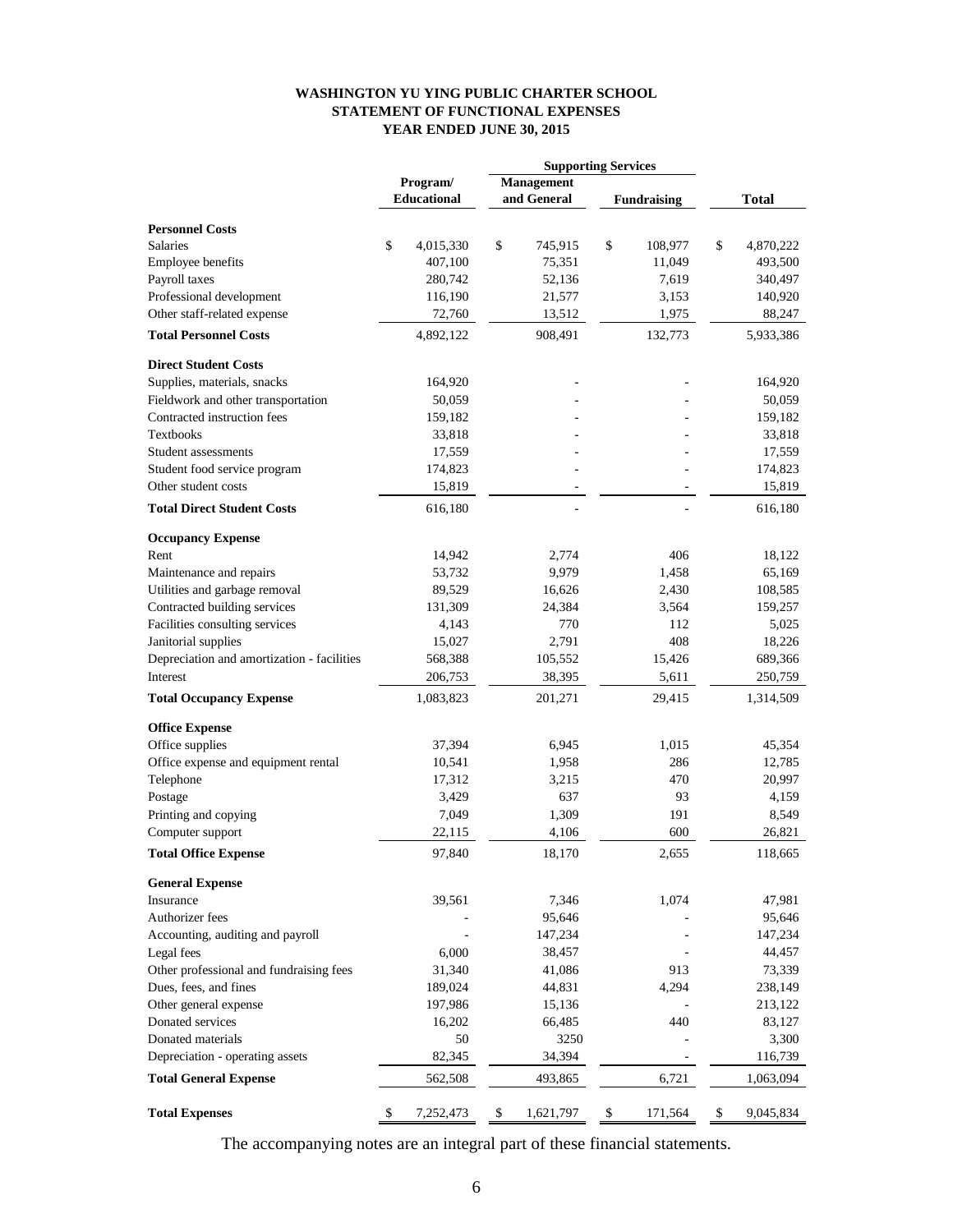# **WASHINGTON YU YING PUBLIC CHARTER SCHOOL STATEMENTS OF CASH FLOWS YEARS ENDED JUNE 30, 2016 AND 2015**

|                                                                              |                           | 2016       | 2015            |
|------------------------------------------------------------------------------|---------------------------|------------|-----------------|
| <b>CASH FLOWS FROM OPERATING ACTIVITIES</b>                                  |                           |            |                 |
| Change in net assets                                                         | \$                        | 1,014,078  | \$<br>718,902   |
| Adjustments to reconcile change in net assets to net cash                    |                           |            |                 |
| provided by operating activities                                             |                           |            |                 |
| Depreciation and amortization                                                |                           | 509,089    | 806,105         |
| Change in fair value of interest rate swap                                   |                           | 241,193    | 198,350         |
| Decrease (increase) in assets:                                               |                           |            |                 |
|                                                                              |                           |            | 318,032         |
| Cash and cash equivalents restricted by debt agreements<br>Grants receivable |                           |            |                 |
| Accounts receivable                                                          |                           | 37,337     | 33,386          |
|                                                                              |                           | 2,362      | (7,109)         |
| Prepaid expenses                                                             |                           | (20,038)   | (8, 876)        |
| Security deposits                                                            |                           | (10,000)   | 17,240          |
| (Decrease) increase in liabilities:                                          |                           |            |                 |
| Accounts payable and accrued expenses                                        |                           | (132, 406) | (244, 718)      |
| Accrued salaries and related expenses                                        |                           | 30,481     | 31,533          |
| Deferred revenue                                                             |                           | (4,175)    | (254, 683)      |
| Net Cash Provided by Operating Activities                                    |                           | 1,667,921  | 1,608,162       |
| <b>CASH FLOWS FROM INVESTING ACTIVITIES</b>                                  |                           |            |                 |
| Purchase of property and equipment                                           |                           | (107, 737) | (2,141,617)     |
| Net Cash Used for Investing Activities                                       |                           | (107, 737) | (2,141,617)     |
| <b>CASH FLOWS FROM FINANCING ACTIVITIES</b>                                  |                           |            |                 |
| Capital lease obligation payments                                            |                           | (10,272)   | (3,545)         |
| Proceeds from issuance of debt                                               |                           |            | 13,515,000      |
| Principal payments on debt                                                   |                           | (394, 664) | (749, 640)      |
| Refinancing of debt                                                          |                           |            | (11,540,613)    |
| Loan costs incurred                                                          |                           |            | (261, 929)      |
| Net Cash (Used for) Provided by Financing Activities                         |                           | (404, 936) | 959,273         |
|                                                                              |                           |            |                 |
| NET INCREASE IN CASH AND CASH EQUIVALENTS                                    |                           | 1,155,248  | 425,818         |
| CASH AND CASH EQUIVALENTS, beginning of year                                 |                           | 5,485,063  | 5,059,245       |
|                                                                              |                           |            |                 |
| CASH AND CASH EQUIVALENTS, end of year                                       | $\boldsymbol{\mathsf{S}}$ | 6,640,311  | \$<br>5,485,063 |
| SUPPLEMENTAL DISCLOSURE OF CASH FLOW INFORMATION                             |                           |            |                 |
| Cash paid for interest                                                       | \$                        | 378,598    | \$<br>249,608   |
| SUPPLEMENTAL DISCLOSURE OF NON CASH INFORMATION                              |                           |            |                 |
| Acquisition of equipment under capital lease                                 | \$                        | 10,134     | \$<br>47,824    |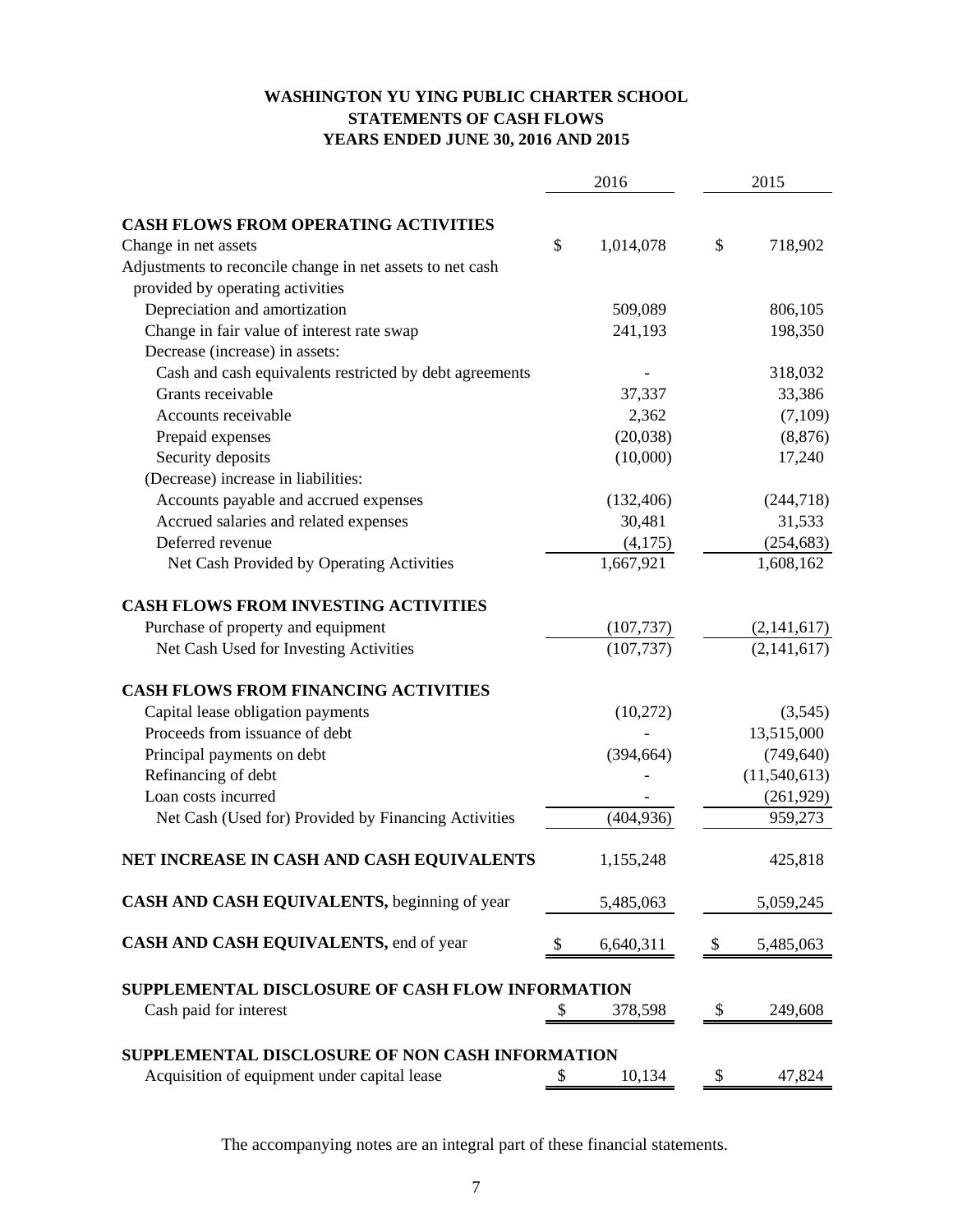# **NOTE A – ORGANIZATION AND NATURE OF BUSINESS**

Washington Yu Ying Public Charter School ("Yu Ying"), a District of Columbia not-for-profit Corporation, was incorporated on March 10, 2006, exclusively for educational purposes. Yu Ying operates as part of the District of Columbia Public School system. Yu Ying aims to spark the fire of lifelong learning by providing a world class education for students in our nation's capital. As the first public school in Washington, DC to offer Chinese language immersion, Yu Ying combines language immersion with the inquiry-based curricula of the International Baccalaureate Organization.

Yu Ying was founded on the premise that fluency in more than one language develops a greater ability to communicate with, and to understand other cultures and that Chinese is a language of the future. Chinese is spoken by one in five people on the planet. As our economic connections to China strengthen and our political destinies become more intertwined, Chinese is increasingly being identified as an important international language. Yu Ying students who graduate speaking Chinese fluently will be well-positioned to enter college and the job market.

Yu Ying's primary sources of support are local appropriations for Charter Schools from the District of Columbia Government.

### Basic Programs

Yu Ying is on the leading edge of elementary education by combining a Chinese language immersion program with the state-of-the-art International Baccalaureate curriculum framework. Translated, Yu Ying means "nurturing excellence."

In January 2008, Yu Ying was granted its charter by the District of Columbia Public Charter School Board. When the school opened its doors to 130 students in September 2008, it was the only school of its kind, public or private, in the city and wider metropolitan area. That group of students, representing Pre-K, Kindergarten and First Grade, were the first to experience Yu Ying's innovative Chinese language immersion program: students learn all subjects in both languages. Each day they alternate between their Chinese and English classrooms which are led by native speakers of both languages.

Each year since its inception Yu Ying's student population has increased. During the year ending June 30, 2016 and 2015, Yu Ying educated 551 and 528 students, respectively, in grades pre-k 3 through 5th.

Yu Ying had a successful enrollment process in Spring 2016. Demand for this innovative program resulted in about 1,600 applications for about 45 spots for new families for the 2016-17 school year. Yu Ying welcomed 571 students for the upcoming school year.

Yu Ying's permanent campus includes a 44,000 square foot facility on three acres. Yu Ying originally financed the purchase of the building in 2011 and has many amenities, including a large nature center and a Chinese/English library. During 2014, Yu Ying constructed additional classrooms, administrative space, and small group space to keep up with the growing demand and high student retention.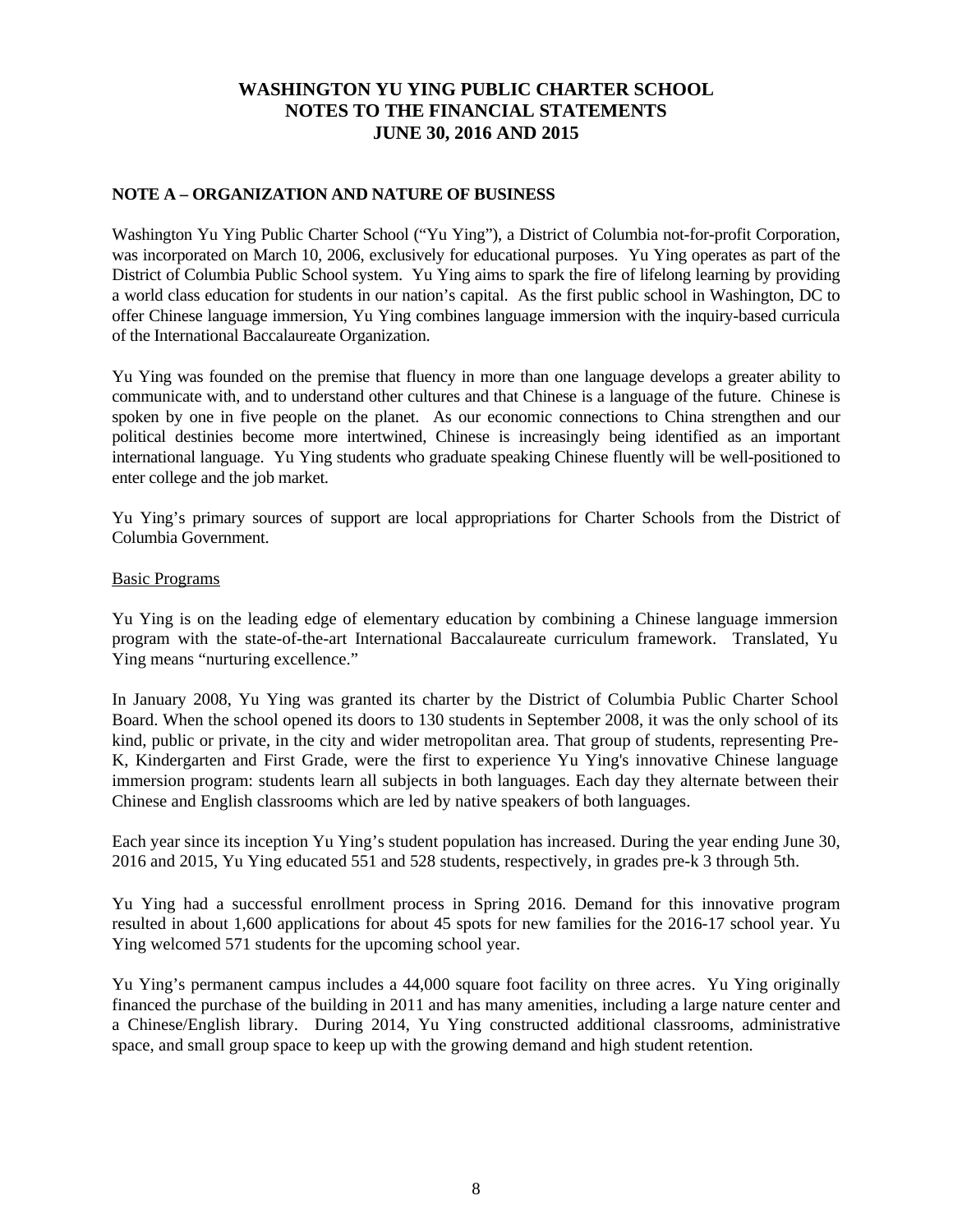(continued)

# **NOTE B – SUMMARY OF SIGNIFICANT ACCOUNTING POLICIES**

#### Basis of Presentation

Financial statement presentation follows Financial Accounting Standards Board ("FASB") Accounting Standards Codification ("ASC") Topic Not-for-Profit Entities. In accordance with the topic, Yu Ying reports information regarding its financial position and activities according to three classes of net assets: unrestricted net assets, temporarily restricted net assets, and permanently restricted net assets.

*Unrestricted Net Assets* – Net assets not subject to donor-imposed stipulations

*Temporarily Restricted Net Assets* – Net assets subject to donor-imposed stipulations that may or will be met by either actions of Yu Ying and/or the passage of time

*Permanently Restricted Net Assets* – Net assets subject to donor-imposed stipulations that they be maintained permanently by Yu Ying. Yu Ying had no permanently restricted net assets during the years ended June 30, 2016 and 2015.

### Basis of Accounting

Yu Ying's financial statements are prepared on the accrual basis of accounting. Therefore, revenue and related assets are recognized when earned and expenses and related liabilities are recognized as the obligations are incurred.

#### Use of Estimates

Management uses estimates and assumptions in preparing financial statements in accordance with accounting principles generally accepted in the United States of America. Those estimates and assumptions affect the reported amounts of assets and liabilities, the disclosures of contingent assets and liabilities, and the reported amounts of revenues and expenses. Actual results could vary from the estimates that were assumed in preparing the financial statements.

#### Cash and Cash Equivalents

For the purposes of the statement of cash flows, Yu Ying considers all highly liquid instruments purchased with an original maturity of less than three months and money market funds to be cash equivalents.

#### Accounts and Grants Receivable

Yu Ying's grants receivable consist of unsecured amounts due from public funding sources whose ability to pay are subject to appropriations. Yu Ying performs ongoing credit evaluations of its funding sources and generally does not require collateral. Due to the nature of funding from the federal government and the District of Columbia, management believes that all grants receivable are collectible within one year or less; therefore, no allowance for bad debt has been recorded.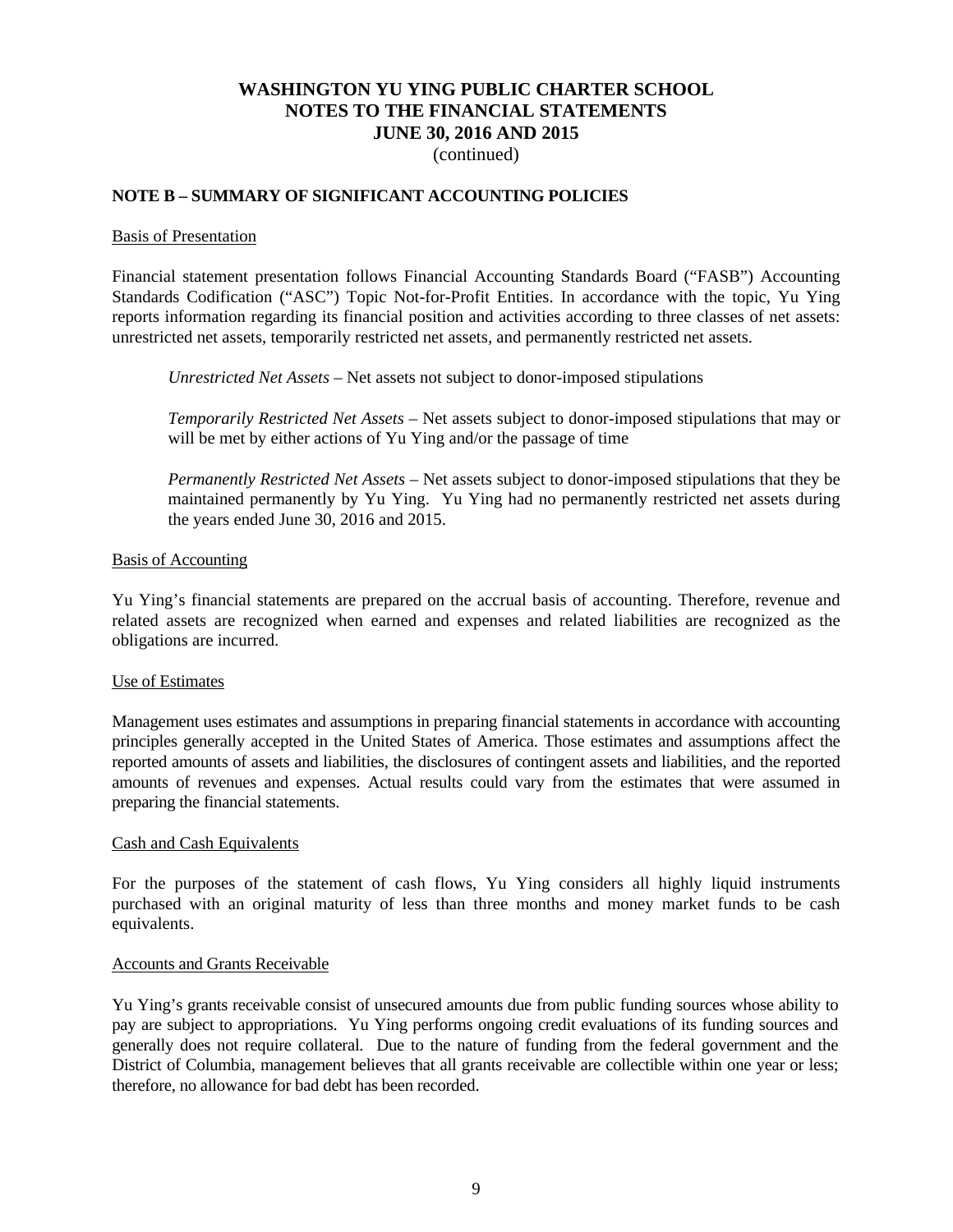(continued)

# **NOTE B – SUMMARY OF SIGNIFICANT ACCOUNTING POLICIES** – continued

#### Accounts and Grants Receivable – continued

Accounts receivables related to program service fees are recognized as revenue on the accrual basis of accounting at the time the program activity has occurred. Credit is extended for a period of 60 days with no interest accrual at which time payment is considered delinquent. Accounts receivables are written off as uncollectible when payment has not been received after 180 days.

#### Property and Equipment

Property and equipment are carried at cost or, if donated, at the approximate fair value at the date of donation. Yu Ying capitalizes all expenditures for property and equipment over \$1,000. Depreciation is computed using the straight line method over the estimated useful lives of the assets, which ranges from 3 to 40 years. When assets are sold or otherwise disposed of, the asset and related accumulated depreciation and amortization are removed from the accounts, and any remaining gain or loss is included in operations. Repairs and maintenance are charged to expense when incurred.

#### Unamortized Loan Costs

Loan costs incurred in securing debt have been capitalized. These costs are amortized over the remaining period of the loan, which approximates the interest method.

#### Contributions

Contributions received are recorded as unrestricted, temporarily restricted or permanently restricted support, depending on the existence and/or nature of any donor restrictions. When a restriction expires (that is, when a stipulated time restriction ends or the purpose of the restriction is accomplished), temporarily restricted net assets are reclassified to unrestricted net assets and reported in the statement of activities as net assets released from restrictions. Restricted contributions whose restrictions are met in the same reporting period are shown as unrestricted contributions.

#### Grants

Grant revenues are received primarily from the District of Columbia Government. The grants are subject to audit by the grantor agencies. Such audits could result in a request for reimbursement by the agency for expenditures disallowed under the terms and conditions of the appropriate grantor. No provision for possible adjustment has been made in the accompanying financial statements because, in the opinion of management, such adjustment, if any, would not have a material effect on the financial statements.

#### Program Service Fees

Program service fee revenue is primarily from before and after care programs, paid meals, and other programs and is recognized when the service is provided.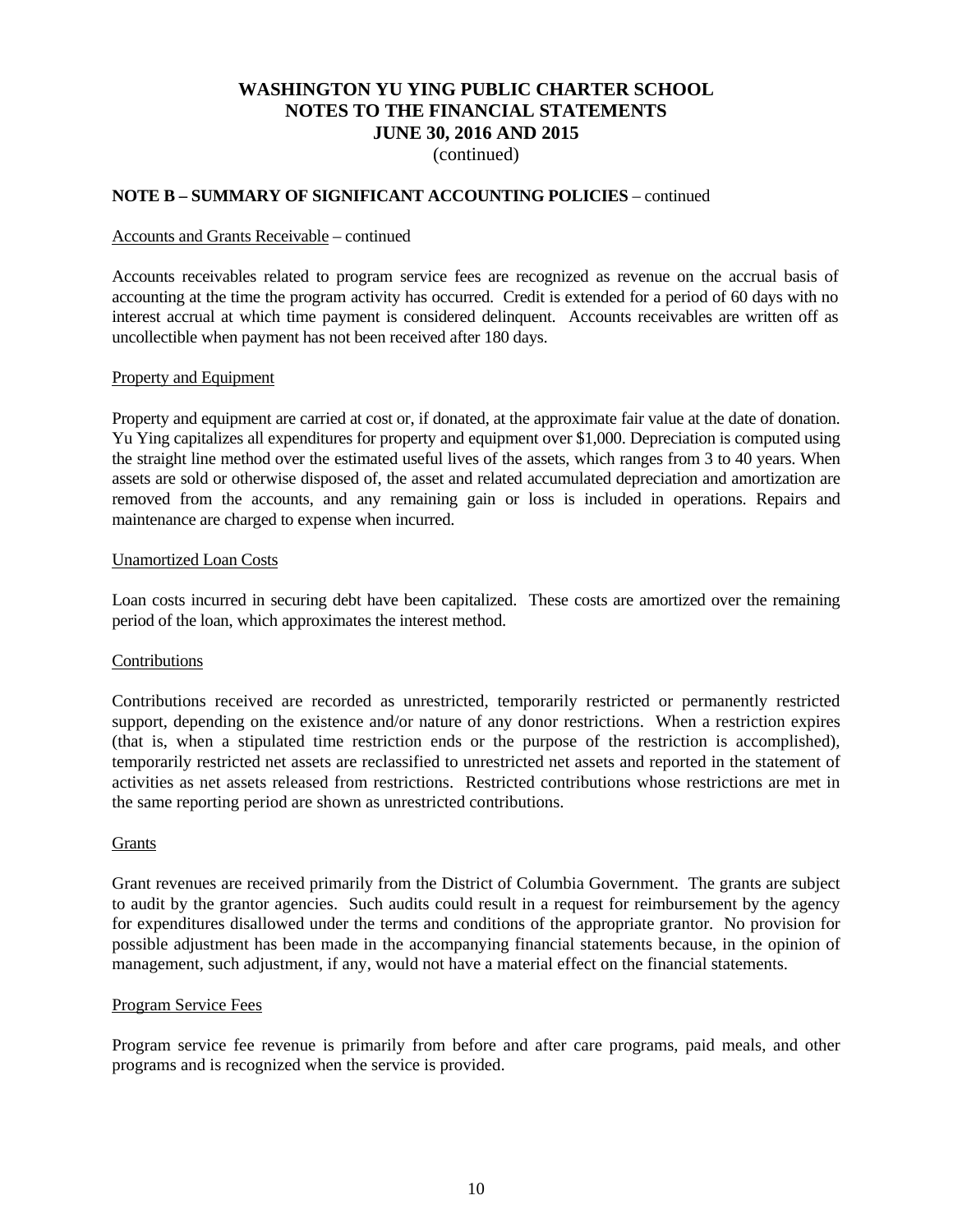(continued)

# **NOTE B – SUMMARY OF SIGNIFICANT ACCOUNTING POLICIES** – continued

#### Per Pupil Appropriations

Deferred revenue result from per pupil appropriated revenue and other income received in the current fiscal year and deferred until the next fiscal year in which the service is provided. Per pupil appropriated revenue is recognized during the period for which the associated educational services are provided. Per pupil appropriation revenue includes \$704,194 and \$1,104,997 for the years ended June 30, 2016 and 2015, respectively, for enhancements, such as special education, English language learners, and at risk students.

#### Functional Expenses

The costs of providing Yu Ying's various programs and supporting services have been summarized on a functional basis in the accompanying Statements of Activities. Accordingly, certain costs have been allocated among the programs, management and general, and fundraising services benefited.

#### Donated Services and Materials

Donated materials are recorded at fair market value at the date of donation. Yu Ying received donated materials in the amount of \$6,702 and \$3,300 for the years ended June 30, 2016 and 2015, respectively. Donated services are recognized at their fair value if the service requires specialized skills and the services would typically need to be purchased, if not donated. Contributed services and promises to give services that do not meet the above criteria are not recognized. Yu Ying received donated legal, construction, and communication services in the amount of \$32,350 and \$83,127 for the years ended June 30, 2016 and 2015, respectively.

#### **NOTE C – INCOME TAXES**

Yu Ying qualifies as a tax exempt organization under Section 501(c)(3) of the Internal Revenue Code. In addition, Yu Ying is classified as an entity that is not a private foundation under Section 509(a)(1).

Yu Ying has adopted the accounting of uncertainty in income taxes as required by the Income Taxes topic of the FASB ASC. The topic requires Yu Ying to determine whether a tax position is more likely than not to be sustained upon examination by the applicable taxing authority, including resolution of any related appeals or litigation processes, based on the technical merits of the position. The tax benefit to be recognized is measured as the largest amount of benefit that is more than fifty percent likely of being realized upon ultimate settlement which could result in Yu Ying recording a tax liability that would reduce its net assets

Yu Ying has analyzed its tax positions, and has concluded that no liability for unrecognized tax benefits should be recorded related to any uncertain tax positions taken on returns filed for open tax years (2012- 2014), or expected to be taken in its 2015 tax return. Yu Ying is not aware of any tax positions for which it believes that there is a reasonable possibility that the total amounts of unrecognized tax benefits will change materially in the next twelve months.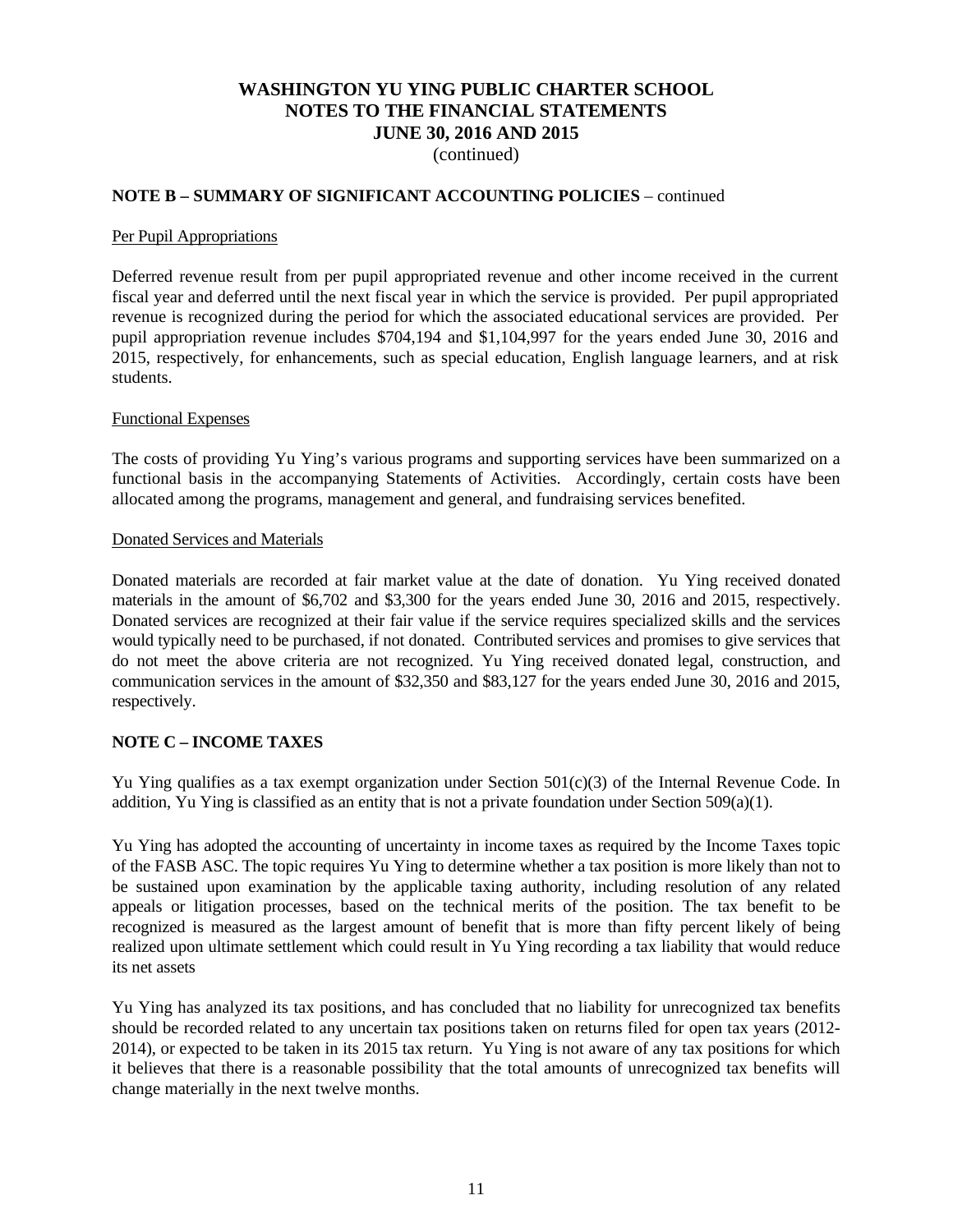(continued)

### **NOTE D – PROPERTY AND EQUIPMENT**

The following is a summary of property and equipment at June 30:

|                                  |    | 2016       |    |            |  | 2015 |
|----------------------------------|----|------------|----|------------|--|------|
| Land                             | \$ | 3,070,000  | \$ | 3,070,000  |  |      |
| <b>Building</b>                  |    | 14,154,934 |    | 14,118,736 |  |      |
| Furniture and equipment          |    | 377,306    |    | 352,195    |  |      |
| Computer equipment               |    | 332,284    |    | 291,966    |  |      |
| Equipment under capital lease    |    | 57,959     |    | 47,824     |  |      |
|                                  |    | 17,992,483 |    | 17,880,721 |  |      |
| Less: allowance for depreciation |    | 2,078,036  |    | 1,583,415  |  |      |
|                                  |    | 15,914,447 |    | 16,297,306 |  |      |
| Construction in progress         |    | 9,377      |    | 6,348      |  |      |
| Property and Equipment, Net      | \$ | 15,923,824 | \$ | 16,303,654 |  |      |

Construction in progress includes on-going renovation, construction, and improvement projects at Yu Ying. During 2015, renovation and construction of the building was completed. As of June 30, 2016, construction in progress includes costs to implement a video camera system. Depreciation and amortization expense for the years ended June 30, 2016 and 2015 was \$497,701 and \$460,450, respectively. During 2016 and 2015, Yu Ying entered into capital lease agreements for copier equipment. Accumulated depreciation includes accumulated amortization of capital leased equipment in the amount of \$15,408 and \$3,985 as of June 30, 2016 and 2015, respectively. Amortization expense related to capital leased equipment was \$11,423 and \$3,985 for the years ended June 30, 2016 and 2015, respectively.

During 2016 and 2015, Yu Ying capitalized interest of \$0 and \$155,611, respectively, related to construction activities and is reported as a component of the building.

#### **NOTE E – UNAMORTIZED LOAN COSTS**

The following is a summary of unamortized loan costs as of June 30:

|                                  | 2016     | 2015 |         |  |
|----------------------------------|----------|------|---------|--|
| Loan costs                       | 261,929  |      | 261,929 |  |
| Less: allowance for amortization | (19,929) |      | (8,541) |  |
| Unamortized Loan Costs, Net      | 242,000  |      | 253,388 |  |

Amortization expense for the years ended June 30, 2016 and 2015 was \$11,388 and \$345,655, respectively.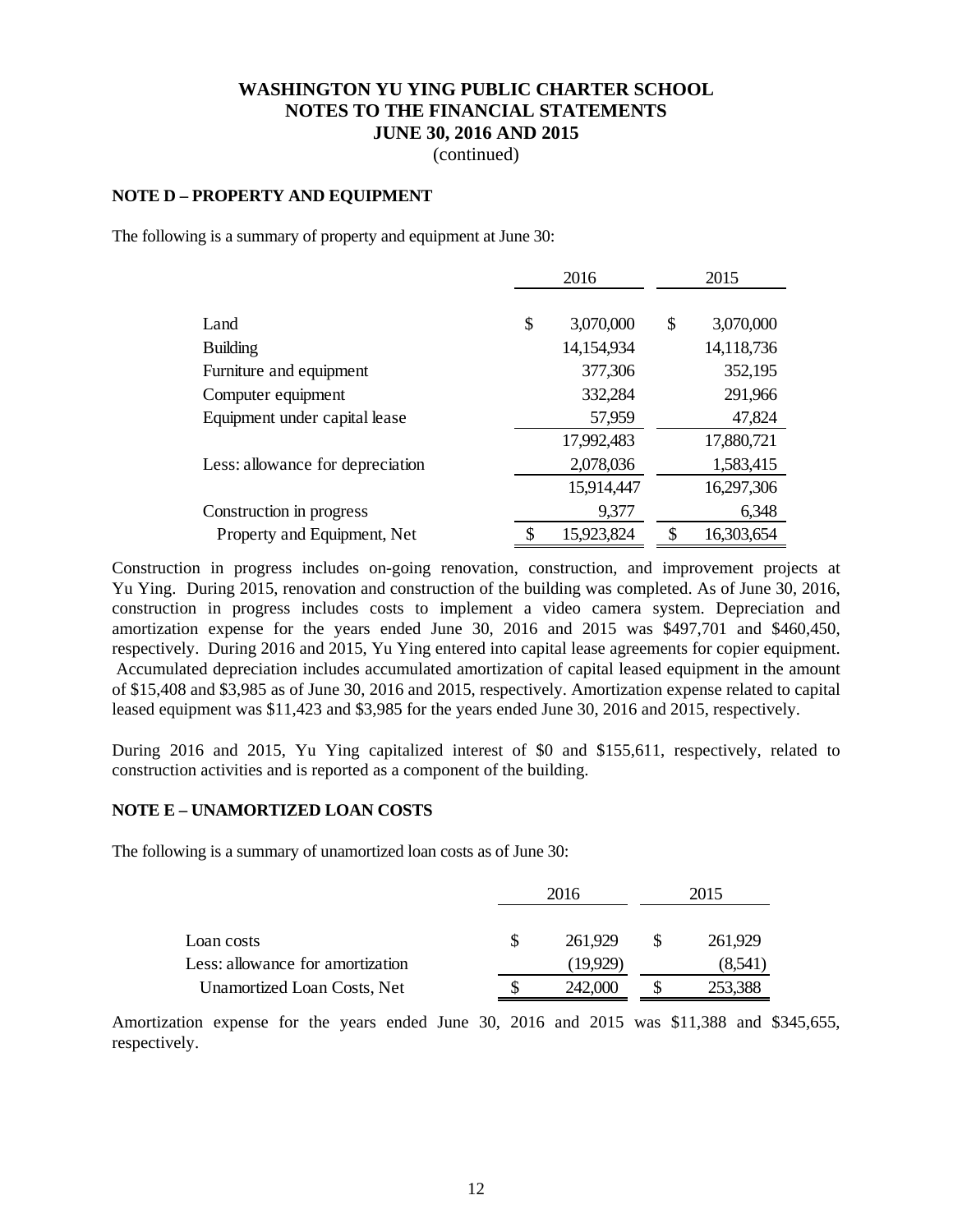(continued)

# **NOTE F – LONG-TERM DEBT**

#### Revenue Bonds

During February 2012, an outstanding construction line of credit balance with Eagle Bank was converted into tax-exempt District of Columbia Revenue Bonds, Series 2012, issued for \$10,275,000 ("Series 2012 Bond"). The Series 2012 Bond was collateralized by Yu Ying's real estate, Yu Ying's per pupil facility allowance, and all future unrestricted philanthropic pledges. The Series 2012 Bond was scheduled to mature March 1, 2037. The Series 2012 Bond payments were payable monthly and comprised of principal plus interest at 4.00% per annum through March 1, 2017. Prepayment of the Series 2012 Bond, in whole or in part, was subject to a redemption percentage and additional fees and expenses.

On October 1, 2014, the Series 2012 Bond agreement was amended and restated to make certain modifications to the terms of the Series 2012 Bonds and issue \$3,921,433 of tax-exempt District of Columbia Revenue Bonds, Series 2014 ("Series 2014 Bond"). The Series 2012 Bond, with a remaining principal balance of \$9,593,567, were purchased by the owner of the Series 2014 Bond. Due to the purchase of the Series 2012 Bond, Yu Ying incurred a prepayment fee of \$191,871 which is expensed in the accompanying statements of activities.

The Series 2014 Bond was issued to refinance existing debts, finance approved construction costs, and pay approved loan costs related to the tax-exempt debt.

The amended Series 2012 Bond and Series 2014 Bond (collectively, the "Bonds") are collateralized by all assets of Yu Ying located or used in connection with operations at Yu Ying's current location. The Bonds are scheduled to mature October 1, 2044, and are paid over a 23 year amortization schedule. Interest plus principal payments are due monthly at a variable rate of 78% of the one-month LIBOR rate plus 1.75%, adjusted monthly, through October 1, 2021. The variable interest rate, adjusted monthly, of subsequent periods will be determined by a market agent in accordance with the Bonds' documents.

#### Other Financing

On April 4, 2011, Yu Ying obtained a loan from the Charter Schools Development Corporation ("CSDC Loan") in the amount of \$800,000 to acquire the land and building. The CSDC Loan was payable in monthly interest payments at 6.50% per annum and annual accelerated principal payments. Annual accelerated principal payments were based on a formula of net cash flow defined by the loan agreement. The CSDC loan was scheduled to mature on April 1, 2017. The CSDC Loan was fully repaid from the proceeds of the Series 2014 Bond.

On May 20, 2011, Yu Ying obtained a loan from the Office of Public Charter School Financing and Support in the amount of \$2,000,000 ("PCSFS Loan") to renovate the land and building. The PCSFS Loan was payable in quarterly principal, plus annual accelerated principal, plus interest payments at 4.00% per annum through April 1, 2017. Annual accelerated principal payments were based on a formula of net cash flow defined by the loan agreement. PCSFS provided a \$700,000 debt service enhancement guaranty in favor of Eagle Bank, which was scheduled to terminate during February 2017. The PCSFS Loan was fully repaid from the proceeds of the Series 2014 Bond.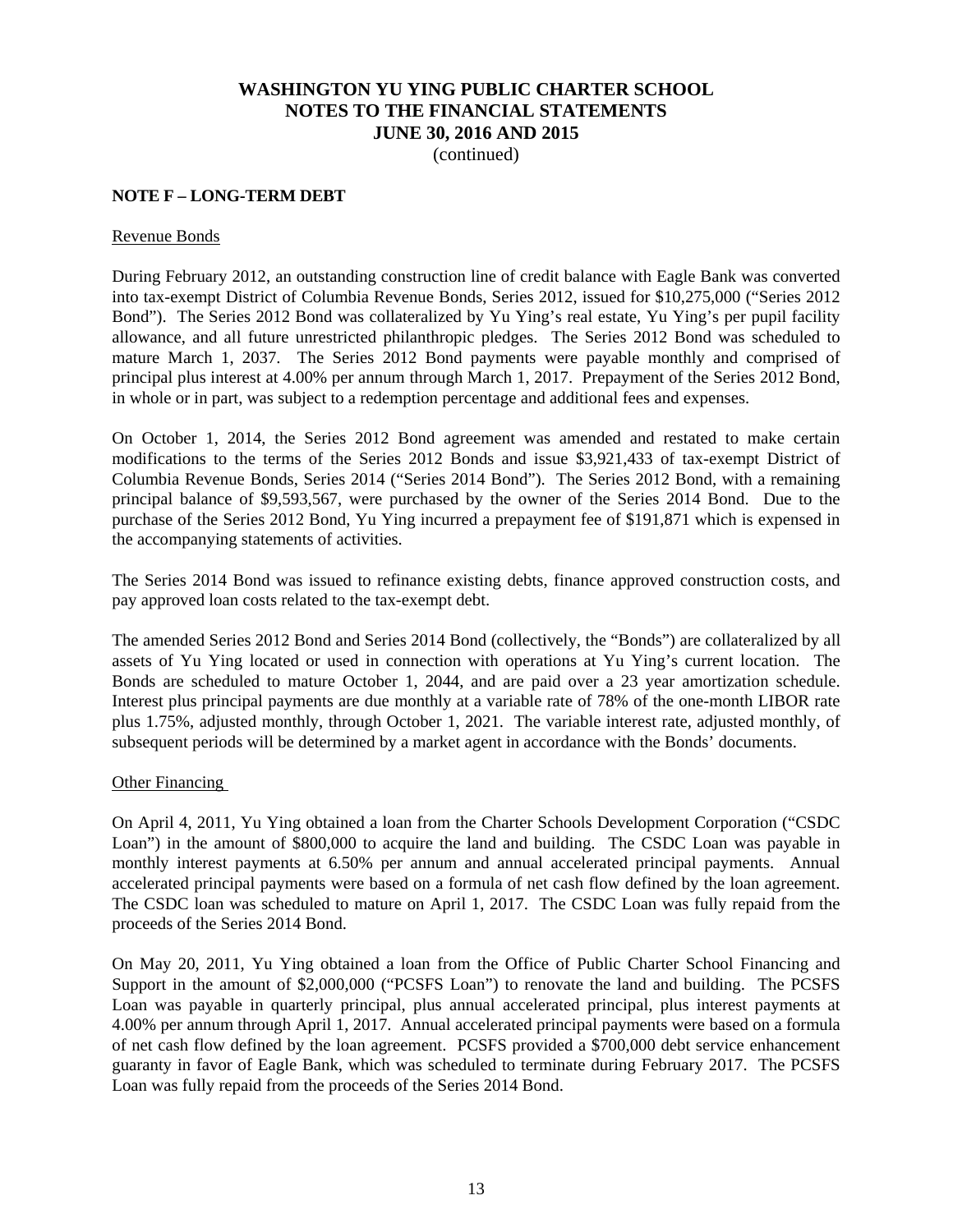(continued)

## **NOTE F – LONG-TERM DEBT** – continued

The debt agreements contain certain restrictive, financial, and nonfinancial covenants. In the opinion of management, Yu Ying has complied with the required covenants for 2016 and 2015.

#### Derivative Instrument

Yu Ying entered into an interest rate swap agreement effective October 3, 2014 with a termination date of October 1, 2021. The interest rate swap instrument, which has been designated as a cash flow hedge, was not determined to be fully effective. Yu Ying's interest rate swap has a notional amount of \$6,757,500, which is one half of the outstanding debt principal at October 1, 2014. Under the interest rate swap agreement, Yu Ying is to pay a fixed rate of 3.64% per annum on a monthly basis, while receiving a variable rate of 78% of the one-month LIBOR rate plus 1.75%, adjusted monthly. Subject to the terms of the agreement, upon an event of default or termination, the non-defaulting party has the option to terminate the agreement prior to the termination date.

Net settlement payments, which are made monthly, are recorded as interest expense in the accompanying financial statements. The fair value of the interest rate swap as of June 30, 2016 and 2015 is a liability of \$439,543 and \$198,350, respectively. Changes in the fair value of the interest rate swap are reported in the statement of activities.

The following summarizes long-term debt as of June 30:

|                                                        | 2016            |    | 2015       |
|--------------------------------------------------------|-----------------|----|------------|
| District of Columbia Revenue Bonds (Washington Yu Ying |                 |    |            |
| Public Charter School Issue) Series 2012               | \$<br>9,130,907 | \$ | 9,410,903  |
| District of Columbia Revenue Bonds (Washington Yu Ying |                 |    |            |
| Public Charter School Issue) Series 2014               | 3,732,101       |    | 3,846,769  |
| Total                                                  | 12,863,008      |    | 13,257,672 |
| Less: current maturity                                 | (409,000)       |    | (394, 664) |
| Total Long-Term Debt, Net of Current Portion           | 12,454,008      | S  | 12,863,008 |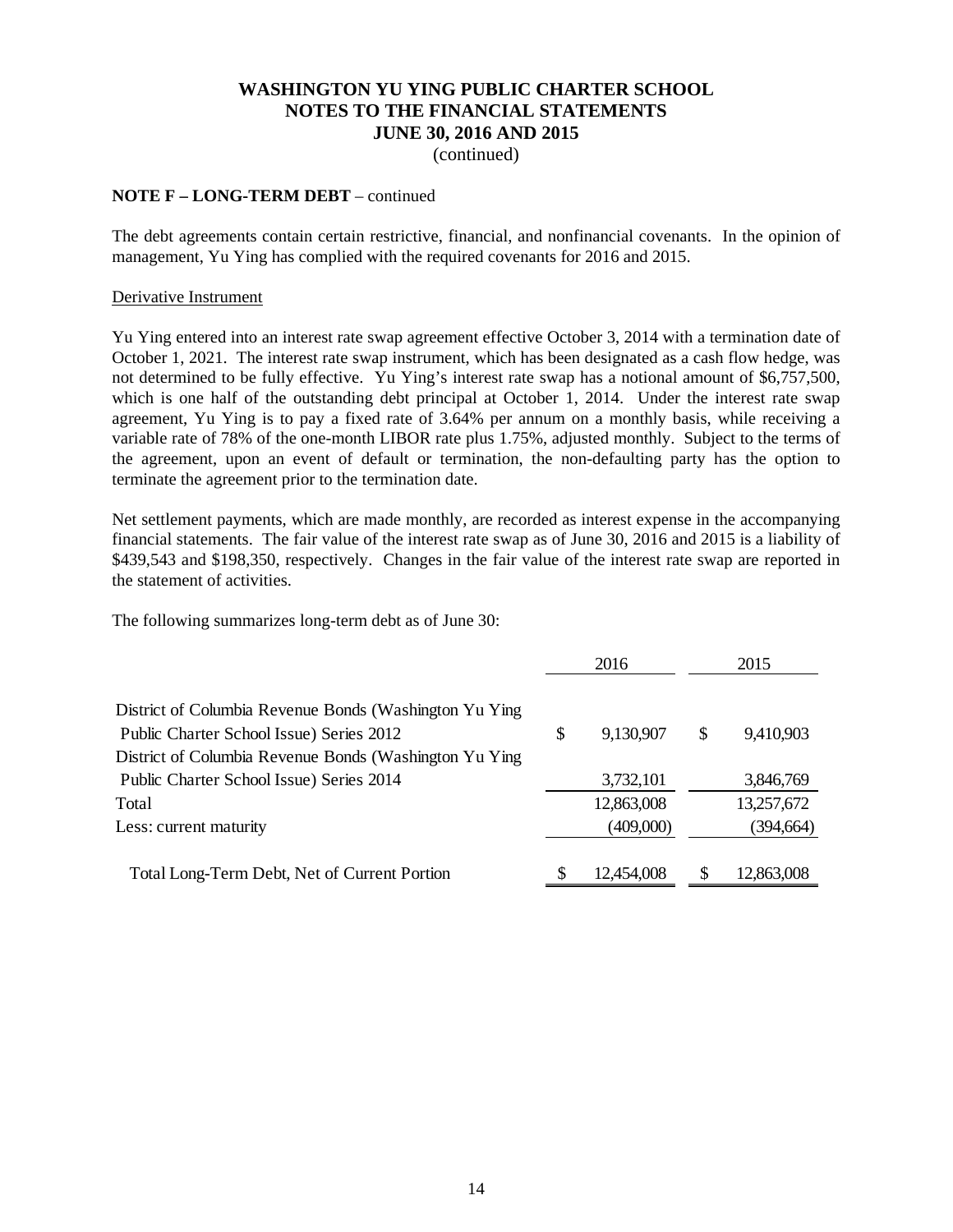(continued)

## **NOTE F – LONG-TERM DEBT** – continued

Aggregate annual maturities of the debt are as follows for the years ending June 30:

| 2017       | \$<br>409,000 |
|------------|---------------|
| 2018       | 424,672       |
| 2019       | 440,000       |
| 2020       | 454,332       |
| 2021       | 471,664       |
| Thereafter | 10,663,340    |
| Total      | 12,863,008    |

## **NOTE G – FAIR VALUE MEASUREMENTS**

Fair value, as defined in the fair value measurement accounting guidance, is the price that would be received to sell an asset or paid to transfer a liability in an orderly transaction between market participants at the measurement date, or exit price.

The guidance on fair value measurement accounting requires that Yu Ying make assumptions market participants would use in pricing an asset or liability based on the best information available. Yu Ying considers factors that were not previously measured when determining the fair value of financial instruments. These factors include nonperformance risk (the risk that the obligation will not be fulfilled) and credit risk, of the reporting entity (for liabilities) and of the counterparty (for assets). The fair value measurement guidance prohibits inclusion of transaction costs and any adjustments for blockage factors in determining the instruments' fair value. The principal or most advantageous market should be considered from the perspective of the reporting entity.

Fair value, where available, is based on observable quoted market prices. Where observable prices or inputs are not available, several valuation models and techniques are applied. These models and techniques attempt to maximize the use of observable inputs and minimize the use of unobservable inputs. The process involves varying levels of management judgment, the degree of which is dependent on the price transparency of the instruments or market and the instruments' complexity.

To increase consistency and enhance disclosure of the fair value of financial instruments, the fair value measurement accounting guidance established a fair value of inputs to the valuation technique, into a three-level fair value hierarchy. A financial instrument's level within the fair value hierarchy is based on the lowest level of input significant to the fair value measurement, where level 1 is the highest and level 3 is the lowest. The three levels are defined as follows:

Level 1 – Observable inputs such as quoted prices in active markets. Active markets are those in which transactions for the asset or liability occur with sufficient frequency and volume to provide pricing information on an ongoing basis.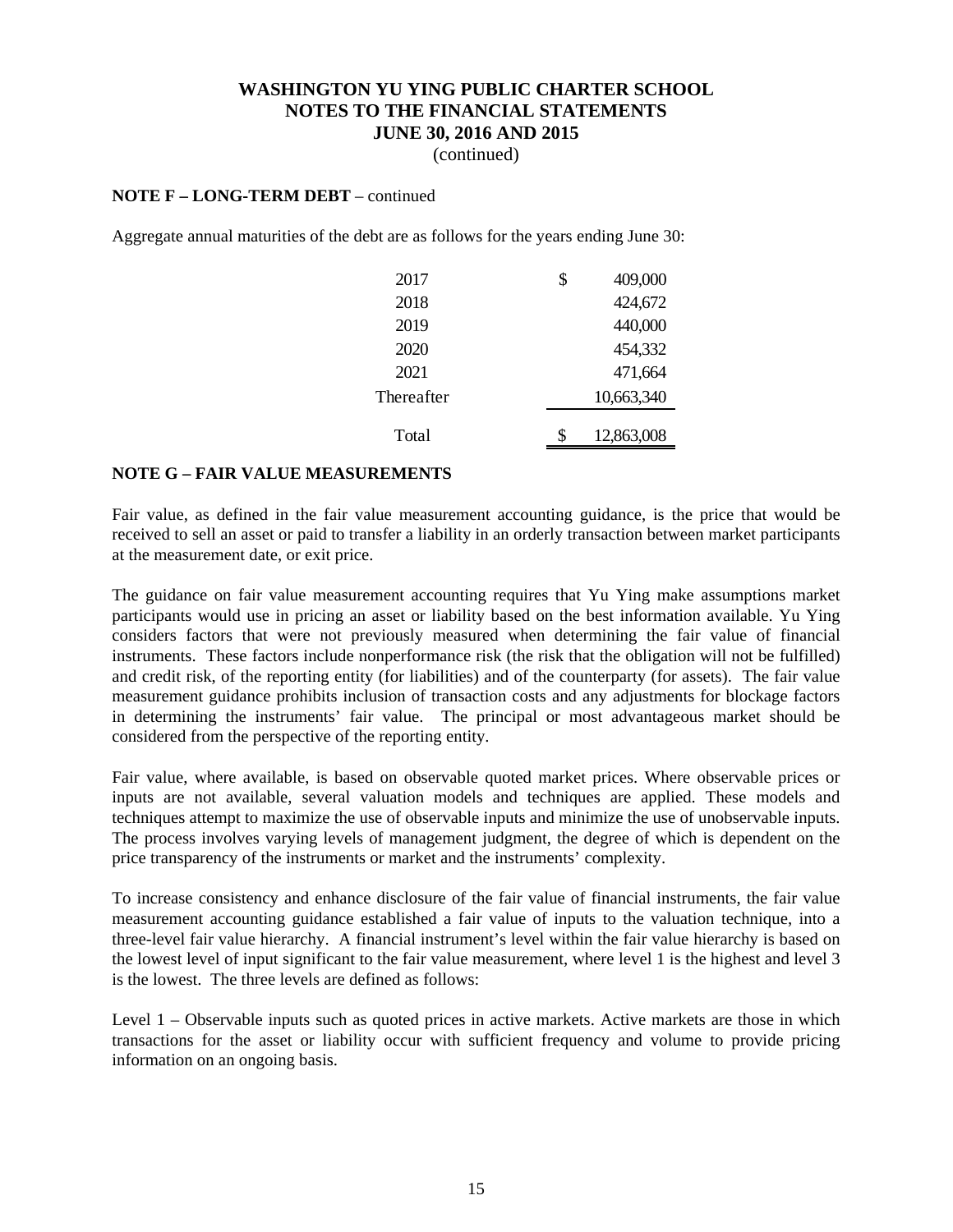(continued)

# **NOTE G – FAIR VALUE MEASUREMENTS** – continued

Level 2 – Inputs other than quoted prices in active markets that are either directly or indirectly observable. These include quoted market prices for similar assets or liabilities, quoted market prices for identical or similar assets in markets that are not active, adjusted quoted market prices, inputs from observable data such as interest rate and yield curves, volatilities or default rates observable at commonly quoted intervals or inputs derived from observable market data by correlation or other means.

Level 3 – These are investments where values are based on prices or valuation techniques that require inputs that are both unobservable and significant to the overall fair value measurement. These inputs reflect certain assumptions by management about the assumptions market participants would use in pricing the investments. These investments include non-readily marketable securities that do not have an active market.

The fair value of Yu Ying's interest rate swap (level 3) is based on a calculated mathematical approximation of market values derived from proprietary models of a third party specialist. These valuations are determined on mid market basis and do not include bid/offered spread that would be reflected in an actual price quotation. These valuations and models rely on certain assumptions regarding past, present, and future market conditions.

The following table summarizes the activity for fair value measurements of assets (liabilities) using significant unobservable inputs (level 3):

| Fair Value, beginning of year |   | 2015       |  |           |
|-------------------------------|---|------------|--|-----------|
|                               | S | (198,350)  |  | -         |
| Changes in interest rate swap |   | (241, 193) |  | (198,350) |
| Fair Value, end of year       |   | (439,543)  |  | (198,350  |

#### **NOTE H – TEMPORARILY RESTRICTED NET ASSETS**

Temporarily restricted net assets are restricted for the following purposes as of June 30:

|                                              |    | 2016   | 2015 |        |  |
|----------------------------------------------|----|--------|------|--------|--|
| Technology                                   | \$ | 33,786 | S    | 48,024 |  |
| Mandarin immersion early childhood education |    | 6,445  |      |        |  |
| Other                                        |    | 2,560  |      | 3,975  |  |
| Total                                        |    | 42,791 | S    | 51,999 |  |
|                                              |    |        |      |        |  |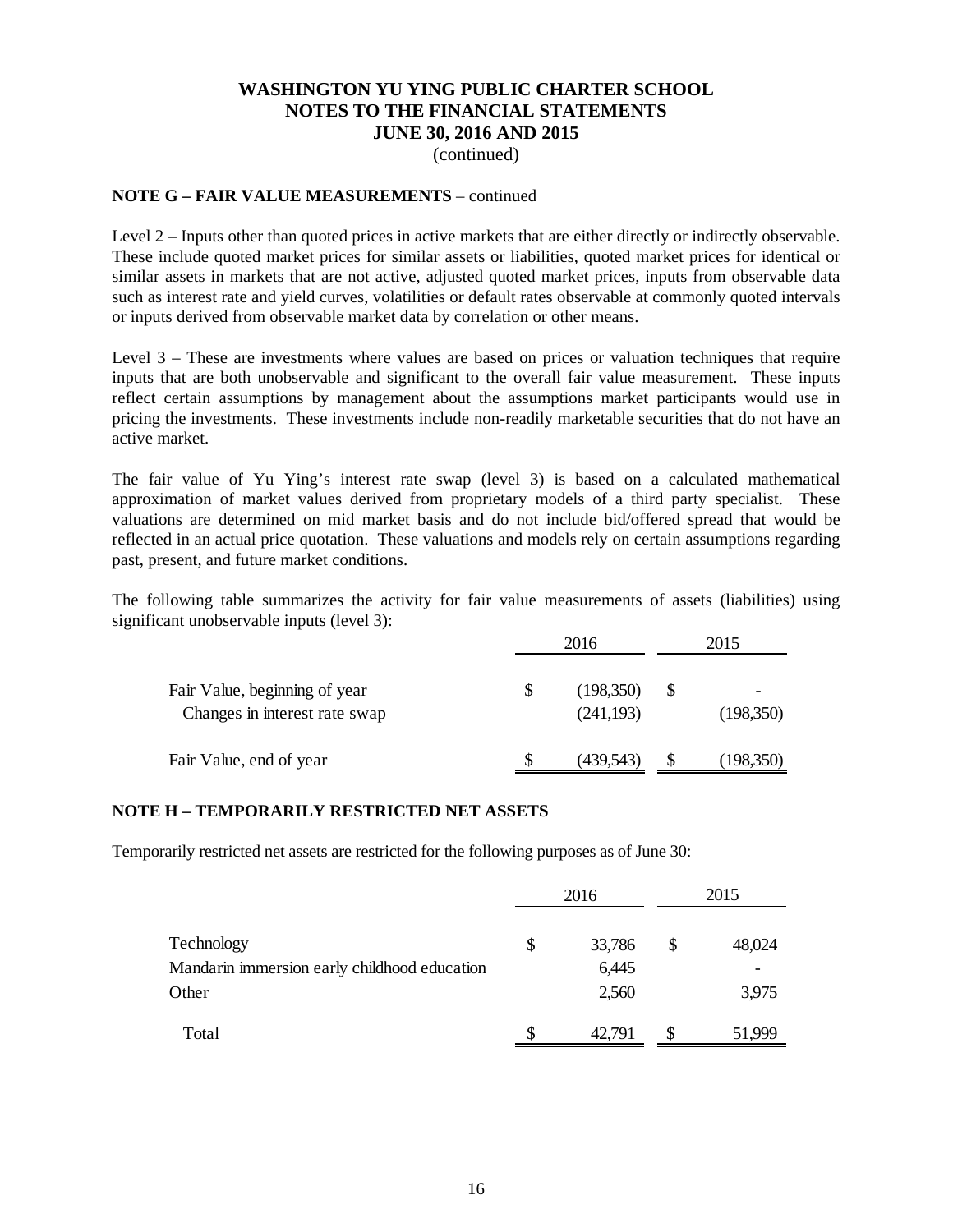(continued)

## **NOTE I – DISTRICT OF COLUMBIA PUBLIC CHARTER SCHOOL BOARD CONTRACT**

Yu Ying has been approved by the District of Columbia Public Charter School Board to operate a charter school in the District of Columbia. The original contract, dated January 10, 2008, was amended on September 2, 2014. The amendment allows Yu Ying the ability to enroll students in additional grades through an agreement with District of Columbia International School.

# **NOTE J – RETIREMENT PLAN**

During January 2014, a qualified 401(k) Plan was established for eligible employees after one year of employment. Prior to the 401(k) Plan, Yu Ying offered a Simple IRA Plan to eligible employees after one year of service. Both the Simple IRA and the 401(k) Plans allow the participants to make voluntary contributions up to the maximum amount allowable by the Internal Revenue Code. Yu Ying matches the employee's contribution up to 3% of the employee's salary, subject to a vesting schedule. Total expenses related to the Plans for the years ended June 30, 2016 and 2015 totaled \$87,548 and \$74,592, respectively.

### **NOTE K – CONCENTRATIONS**

Yu Ying is dependent on per-pupil funding from the District of Columbia Public School System, as authorized by the District of Columbia Public Charter School Board. During the years ended June 30, 2016 and 2015, 83% and 85% of total support was provided by per-pupil funding, respectively.

Yu Ying maintains its cash in several financial institutions. The cash balances are insured by the Federal Deposit Insurance Corporation ("FDIC") up to \$250,000. Yu Ying's cash routinely exceeds the FDIC limit. Management does not believe Yu Ying is exposed to any significant credit risk on its cash and cash equivalents.

# **NOTE L – AVERAGE COST PER STUDENT**

For the years ended June 30, 2016 and 2015 the average cost per student was \$16,239 and \$17,132, respectively. This is calculated by dividing total noncapital expenditures, by Yu Ying's full-time student enrollment.

#### **NOTE M - SUBSEQUENT EVENTS**

As required by the Subsequent Events topic of the FASB ASC, management evaluated subsequent events through the date of the auditor's report, which is the date these financial statements were available to be issued. There were no material subsequent events that required recognition or additional disclosure in these financial statements.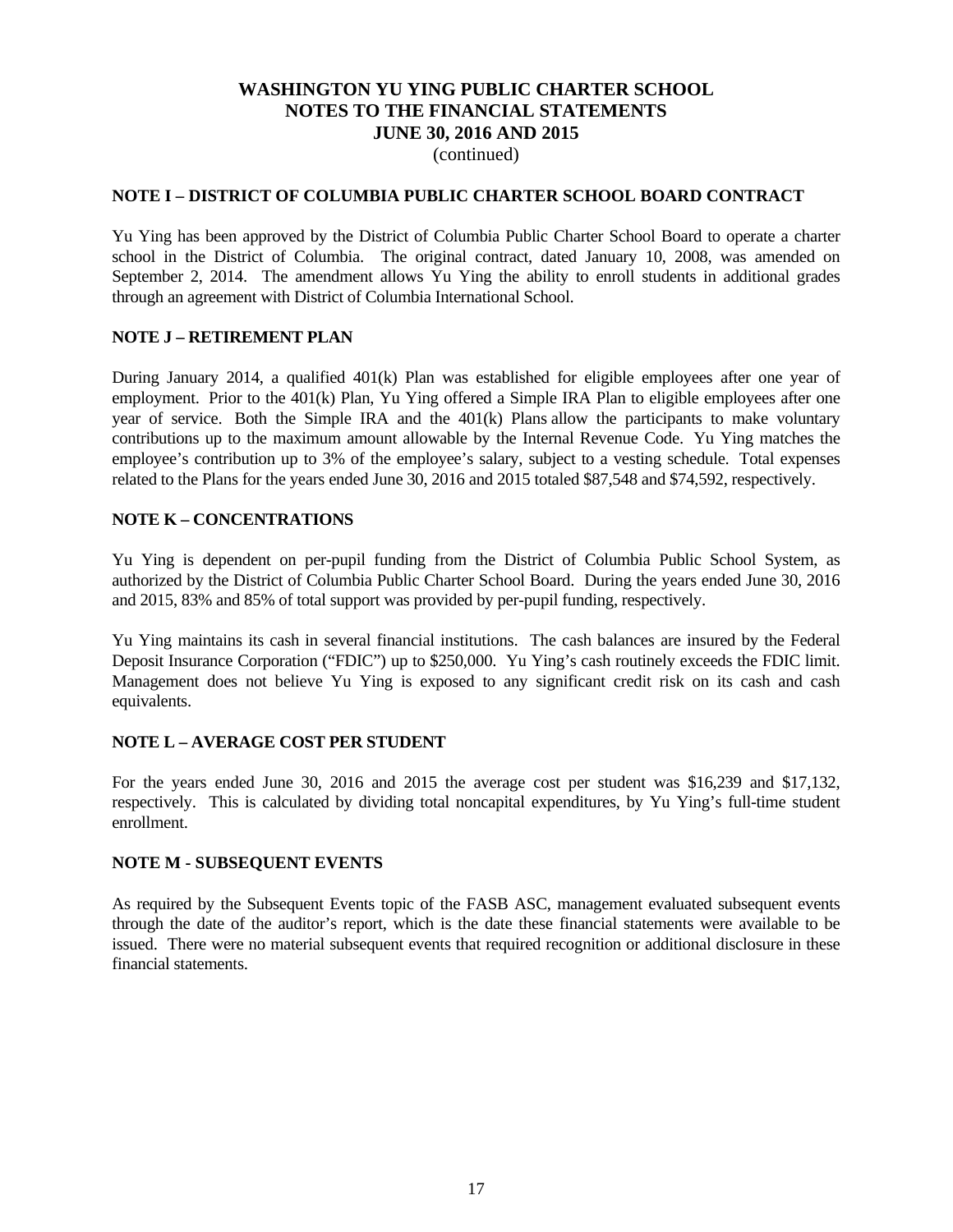

1730 Rhode Island Avenue, NW Suite 800 Washington, DC 20036 (202) 296-3306 Fax: (202) 296-0059

# **INDEPENDENT AUDITOR'S REPORT ON INTERNAL CONTROL OVER FINANCIAL REPORTING AND ON COMPLIANCE AND OTHER MATTERS BASED ON AN AUDIT OF FINANCIAL STATEMENTS PERFORMED IN ACCORDANCE WITH** *GOVERNMENT AUDITING STANDARDS*

Board of Directors Washington Yu Ying Public Charter School Washington, DC

We have audited, in accordance with the auditing standards generally accepted in the United States of America and the standards applicable to the financial audits contained in the *Government Auditing Standards* issued by the Comptroller General of the Untied States, the financial statements of the Washington Yu Ying Public Charter School (a nonprofit organization) ("Yu Ying"), which comprise the statement of financial position as of June 30, 2016, and the related statements of activities, functional expenses, and cash flows, for the year then ended, and the related notes to the financial statements, and have issued our report thereon dated October 11, 2016.

#### **Internal Control Over Financial Reporting**

In planning and performing our audit of the financial statements, we considered Yu Ying's internal control over financial reporting (internal control) to determine the audit procedures that are appropriate in the circumstances for the purpose of expressing our opinions on the financial statements, but not for the purpose of expressing an opinion on the effectiveness of Yu Ying's internal control. Accordingly, we do not express an opinion on the effectiveness of Yu Ying's internal control.

A *deficiency in internal control* exists when the design or operation of a control does not allow management or employees, in the normal course of performing their assigned functions, to prevent, or detect and correct misstatements on a timely basis. A *material weakness* is a deficiency, or a combination of deficiencies, in internal control such that there is a reasonable possibility that a material misstatement of the entity's financial statements will not be prevented, or detected and corrected on a timely basis. A *significant deficiency* is a deficiency, or a combination of deficiencies, in internal control that is less severe than a material weakness, yet important enough to merit attention by those charged with governance.

Our consideration of internal control over financial reporting was for the limited purpose described in the first paragraph of this section and was not designed to identify all deficiencies in internal control over financial reporting that might be material weaknesses or significant deficiencies. Given these limitations, during our audit we did not identify any deficiencies in internal control that we consider to be material weaknesses. However, material weaknesses may exist that have not been identified.